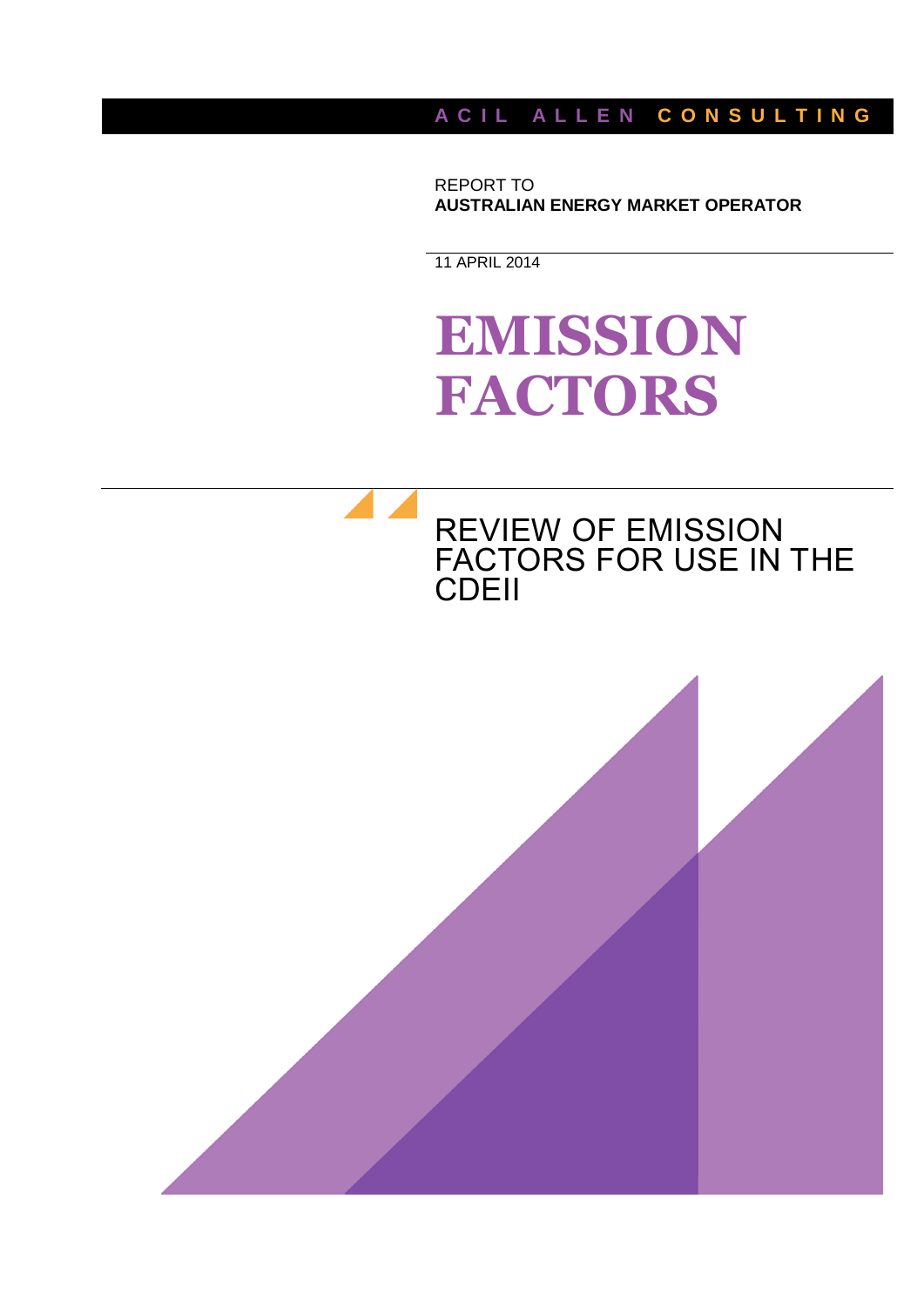

ABN 68 102 652 148

LEVEL FIFTEEN 127 CREEK STREET BRISBANE QLD 4000 AUSTRALIA T+61 7 3009 8700 F+61 7 3009 8799

LEVEL TWO 33 AINSLIE PLACE CANBERRA ACT 2600 AUSTRALIA T+61 2 6103 8200 F+61 2 6103 8233

LEVEL NINE 60 COLLINS STREET MELBOURNE VIC 3000 AUSTRALIA T+61 3 8650 6000 F+61 3 9654 6363

LEVEL ONE 50 PITT STREET SYDNEY NSW 2000 AUSTRALIA T+61 2 8272 5100 F+61 2 9247 2455

SUITE C2 CENTA BUILDING 118 RAILWAY STREET WEST PERTH WA 6005 AUSTRALIA T+61 8 9449 9600 F+61 8 9322 3955

ACILALLEN.COM.AU

#### **RELIANCE AND DISCLAIMER**

THE PROFESSIONAL ANALYSIS AND ADVICE IN THIS REPORT HAS BEEN PREPARED BY ACIL ALLEN CONSULTING FOR THE EXCLUSIVE USE OF THE PARTY OR PARTIES TO WHOM IT IS ADDRESSED (THE ADDRESSEE) AND FOR THE PURPOSES SPECIFIED IN IT. THIS REPORT IS SUPPLIED IN GOOD FAITH AND REFLECTS THE KNOWLEDGE, EXPERTISE AND EXPERIENCE OF THE CONSULTANTS INVOLVED. THE REPORT MUST NOT BE PUBLISHED, QUOTED OR DISSEMINATED TO ANY OTHER PARTY WITHOUT ACIL ALLEN CONSULTING'S PRIOR WRITTEN CONSENT. ACIL ALLEN CONSULTING ACCEPTS NO RESPONSIBILITY WHATSOEVER FOR ANY LOSS OCCASIONED BY ANY PERSON<br>ACTING OR REFRAINING FROM ACTION AS A RESULT OF RELIANCE ON THE REPORT, OTHER THAN THE ADDRESSEE.

IN CONDUCTING THE ANALYSIS IN THIS REPORT ACIL ALLEN CONSULTING HAS ENDEAVOURED TO USE WHAT IT<br>CONSIDERS IS THE BEST INFORMATION AVAILABLE AT THE DATE OF PUBLICATION, INCLUDING INFORMATION SUPPLIED BY THE ADDRESSEE. UNLESS STATED OTHERWISE, ACIL ALLEN CONSULTING DOES NOT WARRANT THE ACCURACY OF ANY FORECAST OR PROJECTION IN THE REPORT. ALTHOUGH ACIL ALLEN CONSULTING EXERCISES REASONABLE CARE WHEN MAKING FORECASTS OR PROJECTIONS, FACTORS IN THE PROCESS, SUCH AS FUTURE MARKET BEHAVIOUR, ARE INHERENTLY UNCERTAIN AND CANNOT BE FORECAST OR PROJECTED RELIABLY. ACIL ALLEN CONSULTING SHALL NOT BE LIABLE IN RESPECT OF ANY CLAIM ARISING OUT OF THE FAILURE OF A CLIENT INVESTMENT TO PERFORM TO THE ADVANTAGE OF THE CLIENT OR TO THE ADVANTAGE OF THE CLIENT TO THE DEGREE SUGGESTED OR ASSUMED IN ANY ADVICE OR FORECAST GIVEN BY ACIL ALLEN CONSULTING.

© ACIL ALLEN CONSULTING 2014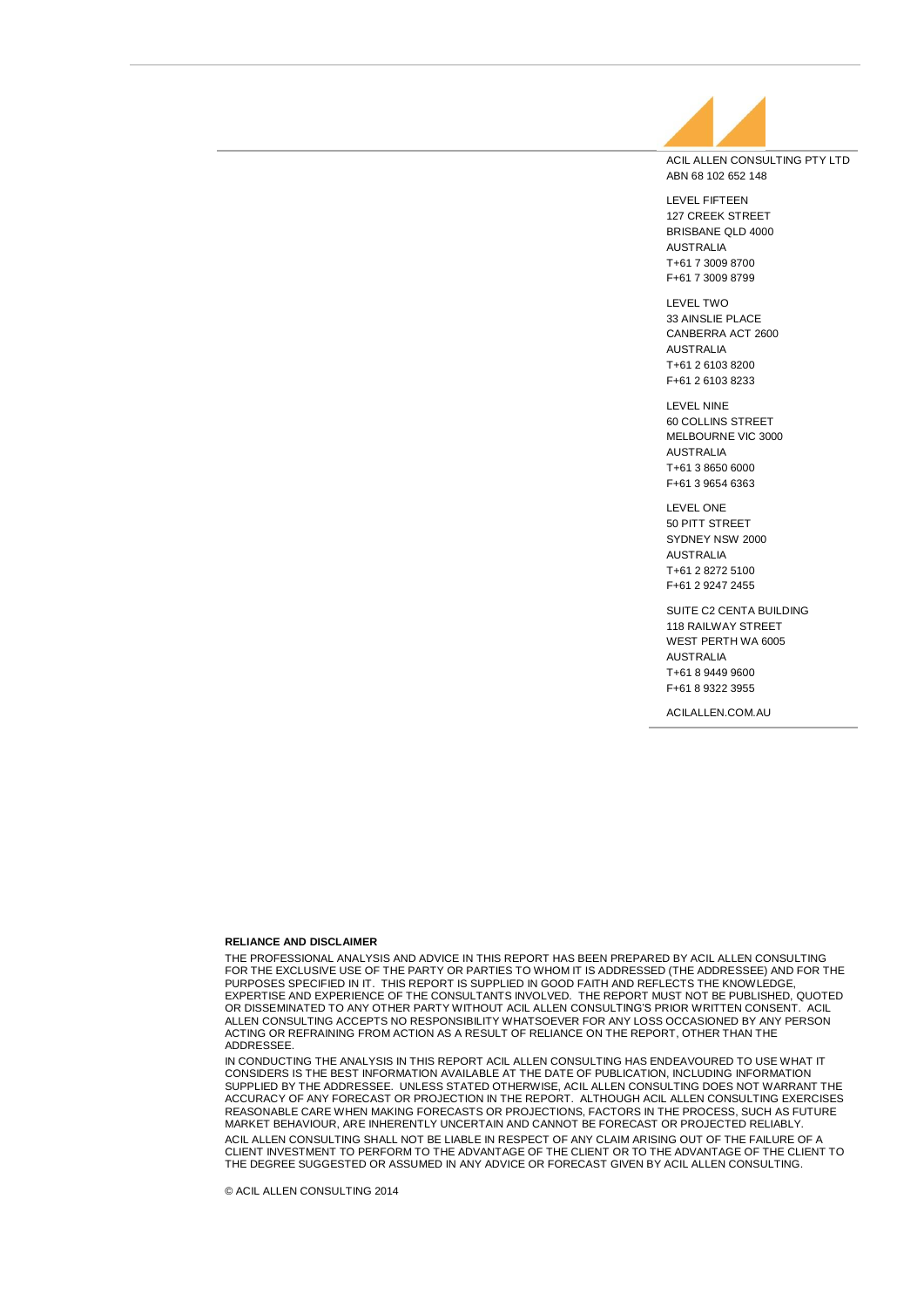AEMO's planning functions rely on an underlying set of input assumptions that characterise the behaviour of existing generation assets, and the economics/location of future investment and retirement decisions. The dataset includes projections of fuel and technology costs for both existing and emerging generation technologies. The dataset also encompasses the technical operating parameters of these units. For emerging technologies the dataset specifies location incentives/limits, construction lead-times, and earliest commercial viability dates.

The data is used by AEMO to conduct market simulation studies for medium and long-term planning purposes; in particular the analysis underlying the annual National Transmission Network Development Plan (NTNDP). Emissions factor data provided/validated through this review will also be used operationally in calculation of the Carbon Dioxide Equivalent Intensity Index (CDEII).

ACIL Allen has been engaged by the Australian Energy Market Operator (AEMO) to undertake an update of the technology costs, fuel costs and technical parameters contained within the NTNDP assumptions database.

The first part of this assignment involves the review and update of Emission factors which are used in the calculation of the CDEII. This is to be informed by the recent release of facility-level emission intensity data (Scope 1 & 2 emissions) by the Clean Energy Regulator (CER).

However, there is a concern that any updates to fuel emission factors at this early stage in the project will later be invalidated by subsequent input changes to thermal efficiencies and auxiliaries. For this reason ACIL Allen has focused on the resulting Emission Intensity values, which are likely to remain static throughout the remainder of the project. This is because any changes to thermal efficiencies and auxiliary factors in stage 2 of the project can be offset by changes to fuel Emission Factors such that the Emission Intensity values remain the same and therefore do not affect the results of the CDEII.

This paper sets out the methodology and results from ACIL Allen's review and compares current values with those derived from the CER data and new proposed values.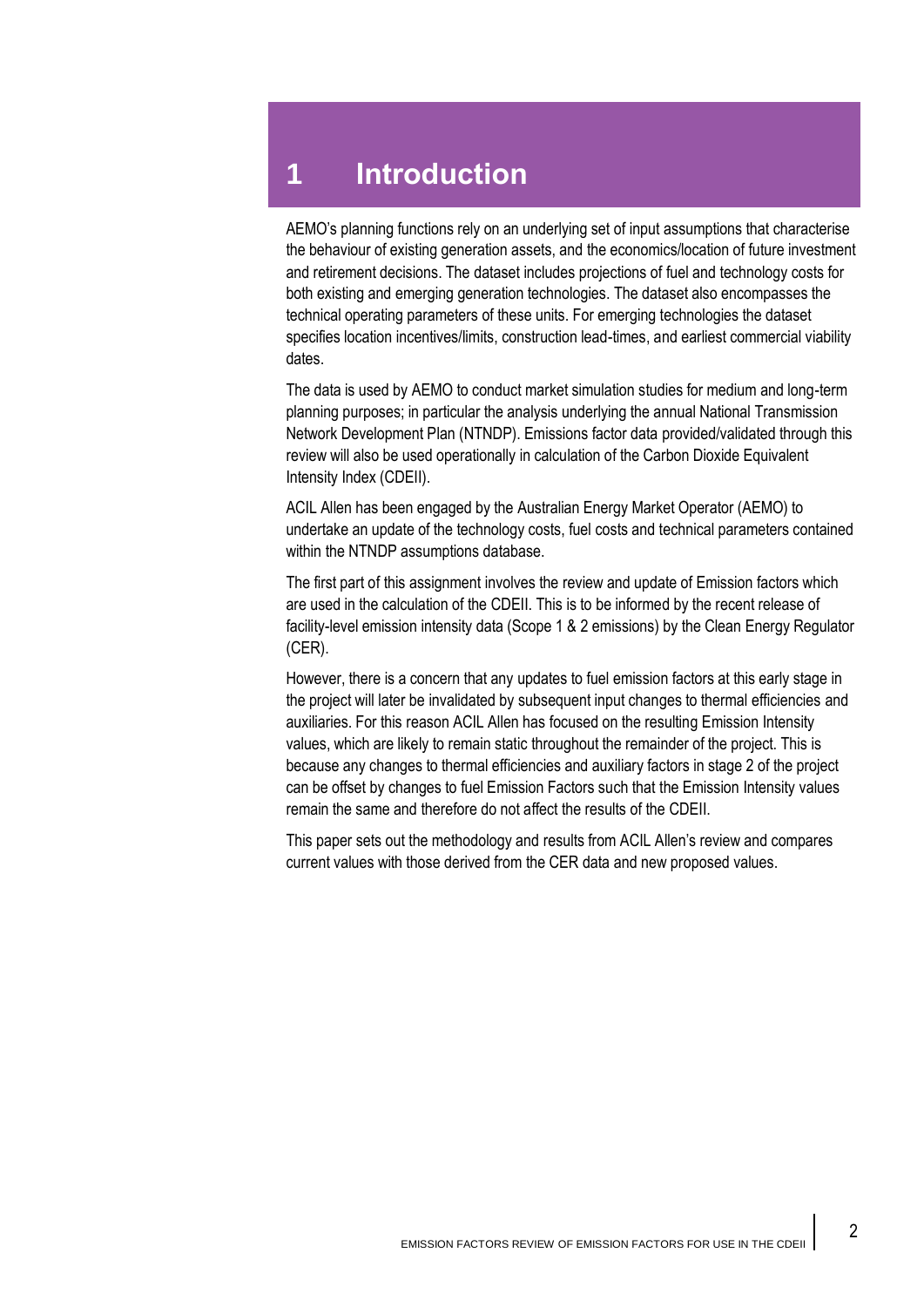# **2 Methodology**

This section outlines the proposed approach in estimating the emission factors for each scheduled, semi-scheduled and non-scheduled generator in the NEM.

## **2.1 Measurement of emissions**

Greenhouse gas emissions are measured in carbon dioxide equivalence  $(CO<sub>2</sub>-e)$ . These are comprised of the following emissions to the atmosphere:

- $\equiv$  carbon dioxide (CO<sub>2</sub>)
- $-$  methane (CH<sub>4</sub>)
- nitrous oxide (N<sub>2</sub>O), or
- perfluorocarbons specified in the NGER Regulations and that are attributable to aluminium production.

The equivalence measure allows the global warming potential of each greenhouse gas to be standardised relative to carbon dioxide.

# **2.2 Emission factors and intensities**

In the context of an electricity generator an *Emission factor* relates the amount of greenhouse gas emitted per unit of fuel consumed (expressed in units of  $CO<sub>2</sub>$ -e per unit of fuel consumed).

When combined with the power stations' thermal efficiency, one can calculate the *Emissions intensity* of the station, expressed in unit of CO<sub>2</sub>-e per unit of electricity produced (either sent-out or as generated).

For the purpose of this work, we have been tasked with providing estimates of stations emission factors and thermal efficiencies separately. This allows AEMO to calculate emission intensity values for each power station.

Note that these definitions align with the NGA Factors workbook which provides estimates of Emission factors for various fuel types in kg  $CO<sub>2</sub>-e/GJ$ .

In contrast, AEMO in its procedure for calculation of the Carbon Dioxide Equivalent Intensity Index<sup>1</sup> refer to Emission factors as being both defined on a per GJ and on a per MWh basis.

# **2.3 Emissions scope**

 $\overline{\phantom{a}}$ 

In the language of carbon accounting, for example as set out in the Australian Government's National Greenhouse Accounts (NGA) Factors publications, there are a number of different emission 'scopes'. These are defined in [Box](#page-4-0) 1.

<sup>1</sup> AEMO, Carbon Dioxide Equivalent Intensity Index Procedure, August 2013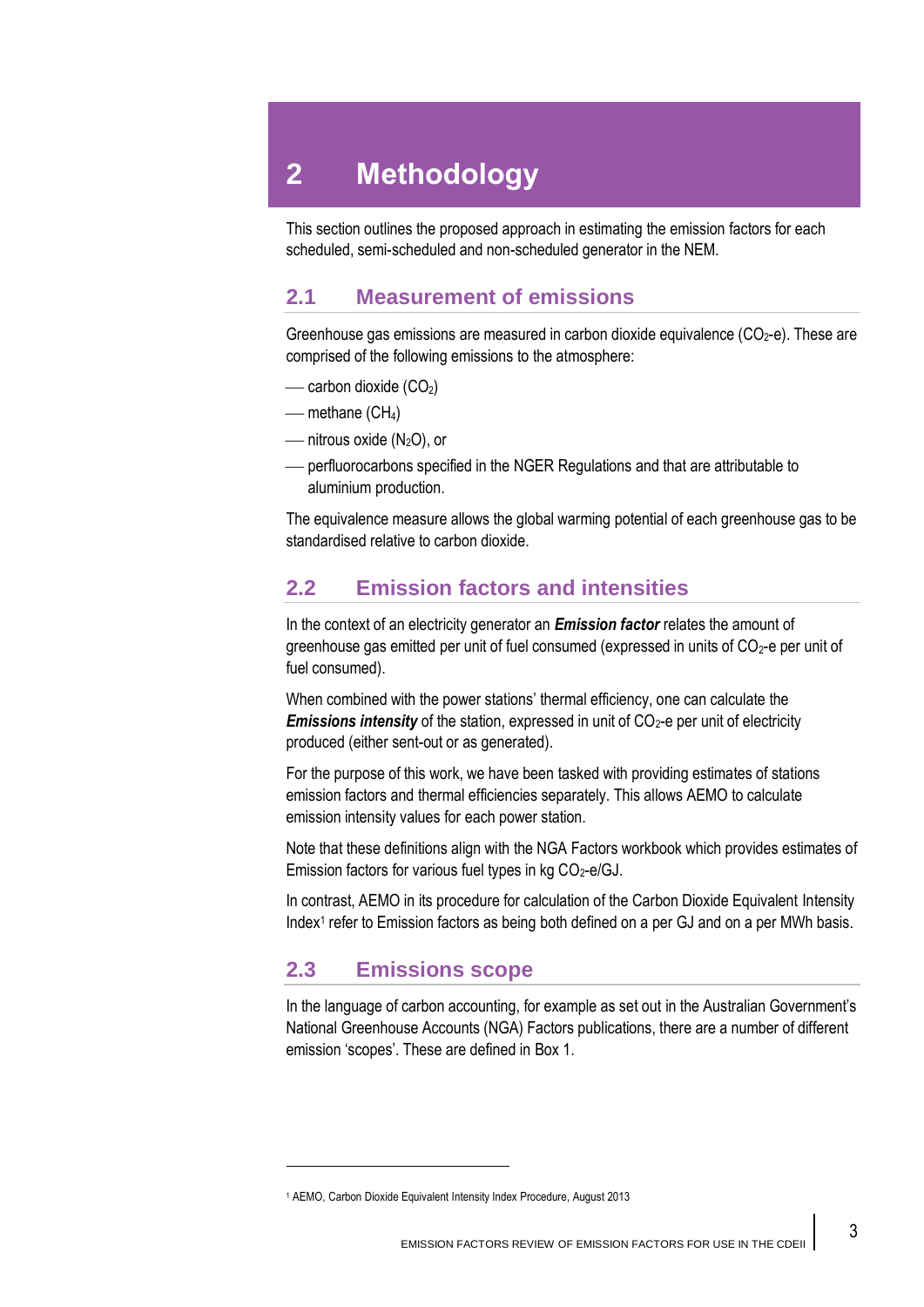#### <span id="page-4-0"></span>Box 1 **Types of emission factors**



Firstly, it is important to note that an emission factor is activity-specific. The activity determines the emission factor used. The scope that emissions are reported under is determined by whether the activity is within the organisation's boundary (direct—scope 1) or outside it (indirect—scope 2 and scope 3).

Direct (or point-source) emission factors give the kilograms of carbon dioxide equivalent  $(CO_2-e)$ emitted per unit of activity at the point of emission release (i.e. fuel use, energy use, manufacturing process activity, mining activity, on-site waste disposal, etc.). These factors are used to calculate scope 1 emissions.

Indirect emission factors are used to calculate scope 2 emissions from the generation of the electricity purchased and consumed by an organisation as kilograms of CO<sub>2</sub>-e per unit of electricity consumed. Scope 2 emissions are physically produced by the burning of fuels (coal, natural gas, etc.) at the power station.

Various emission factors can be used to calculate scope 3 emissions. For ease of use, this workbook reports specific 'scope 3' emission factors for organisations that:

- a) burn fossil fuels: to estimate their indirect emissions attributable to the extraction, production and transport of those fuels; or
- b) consume purchased electricity: to estimate their indirect emissions from the extraction, production and transport of fuel burned at generation and the indirect emissions attributable to the electricity lost in delivery in the transmission and distribution network.

Source: Department of Industry, Innovation, Climate Change, Science, Research and Tertiary Education, Australian National Greenhouse Accounts: National Greenhouse Accounts Factors, July 2013, p7

In simple terms for electricity generators:

- Scope 1 emissions relate to emissions associated with combustion of fuels on-site or other emissions associated with the power station facility
- $-$  Scope 2 emissions relate to indirect emissions from any electricity purchased from the grid
- Scope 3 relate to indirect emissions associated with the extraction, production and transport of fuel to the power station.

It should be recognised that this definition does cause an issue for renewable generators which do not consume fossil fuel in generating electricity, despite some of these entities reporting scope 1 emissions under the NGER scheme. For renewable plant an Emission factor of zero will be set, despite them possibly having a non-zero Emission intensity value.<sup>2</sup>

# **2.4 AEMO carbon dioxide intensity index**

The following is an extract from AEMO's procedure for calculating the Carbon Dioxide Equivalent Intensity Index (CDEII).

The calculation requires 2 discrete sets of data:

 $\overline{\phantom{a}}$ 

- 1. The total Sent Out Energy (MWh) generated from each generator; and
- 2. The carbon dioxide equivalent emissions per unit of electricity (t CO2-e /MWh) generated by each generator (generator specific Emission Factor).

<sup>2</sup> In most cases, the actual Emission intensity values for renewable generators are very close to zero in any case.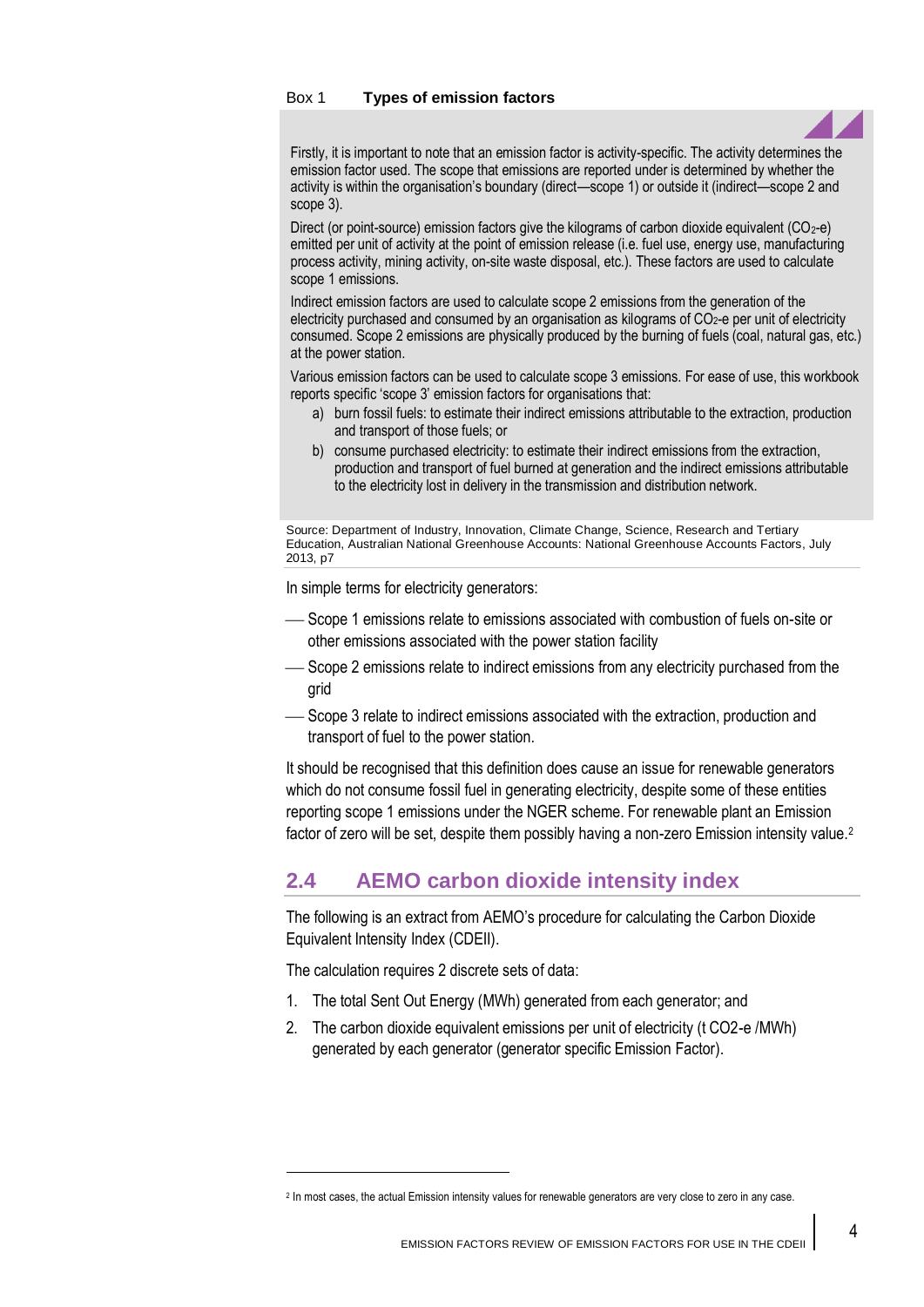The following formula is used to convert the Emissions Factor for an individual generator from t CO2-e/GJ to t CO2-e /MWh:

$$
EF_i = \left(\frac{3.6}{TE_i}\right) \times \frac{ef_i}{(1 - A_i)}
$$

Where:

EF = Emission Factor for individual generator (t CO2-e /MWh)

i = Generator with available energy data & Emission Factor

TE = Thermal Efficiency (MWh(Gen)/MWh(Fuel))

ef = Emission Factor for individual generator (t CO2-e /GJ)

A = Auxiliaries (% value)

3.6 = Conversion factor (1 MWh = 3.6 GJ).

The following formula is used to calculate the carbon dioxide equivalent emissions (CDE) for an individual generator:

$$
CDE_i = EF_i \times E_i
$$

Where:

CDE = Carbon Dioxide Equivalent emissions (t CO2-e) from a generating unit

EF = Emission Factor for individual generator (t CO2-e /MWh)

E = Sent Out Energy (MWh) generated from a generating unit

i = Generator with available energy data & Emission Factor.

The Carbon Dioxide Equivalent Intensity Index (CDEII) for the NEM is then calculated by:

$$
CDEII = \frac{\sum_{i} CDE_{i}}{\sum_{i} E_{i}}
$$

Where:

 $\overline{a}$ 

CDEII = Carbon Dioxide Equivalent Intensity Index for the NEM (t CO2-e /MWh).

# **2.5 NGER reporting**

In 2007 Australia introduced a single, national framework for corporations to report on greenhouse gas emissions, energy use and energy production. That framework, known as the National Greenhouse and Energy Reporting (NGER) Scheme, operates under the National Greenhouse and Energy Reporting Act 2007. The Clean Energy Regulator administers the NGER Scheme and the Department of the Environment is responsible for NGER-related policy development and review.

Under the NGER Scheme, companies which meet the threshold criteria<sup>3</sup> are required to report annually 'Scope 1' emissions, 'Scope 2' emissions, energy production and energy consumption.

The *National Greenhouse and Energy Reporting Regulations 2008* define 'Scope 1' and 'Scope 2' emissions as follows:

'Scope 1' emission of greenhouse gas, in relation to a facility, means the release of greenhouse gas into the atmosphere as a direct result of an activity or series of activities (including ancillary activities) that constitute the facility.

<sup>&</sup>lt;sup>3</sup> The threshold criteria at facility level are currently set at 25 kt CO<sub>2</sub>-e or more of greenhouse gases; production of 100 TJ or more of energy, or consumption of 100 TJ or more of energy. Corporate facility thresholds also apply for aggregate volumes of 50 kt CO2-e or more of greenhouse gases; production of 200 TJ or more of energy or consumption of 200 TJ or more of energy.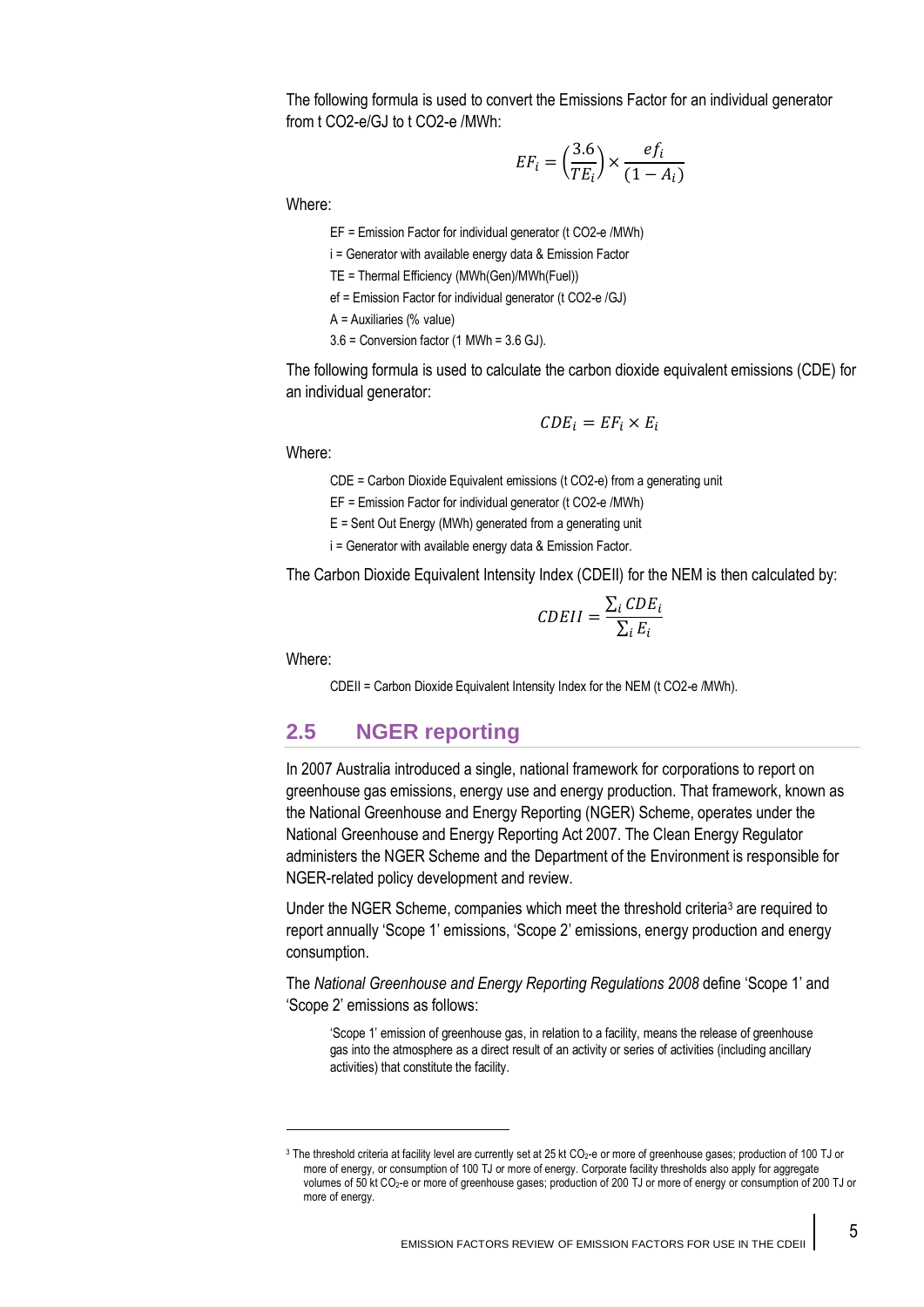'Scope 2' emission of greenhouse gas, in relation to a facility, means the release of greenhouse gas into the atmosphere as a direct result of one or more activities that generate electricity, heating, cooling or steam that is consumed by the facility but that do not form part of the facility.

For electricity generators, 'Scope 1' emissions generally relate to greenhouse gas emissions associated with combustion of fuel in the electricity generation process. 'Scope 2' emissions would also accrue due to any purchased electricity sourced from the grid or from heat/steam acquired from an external source which is then used to generate electricity by the facility.

It is important to note that under the *Clean Energy Act 2011*, liability for covered emissions only include 'Scope 1' emissions under the carbon pricing mechanism. **Entities are not liable for 'Scope 2' emissions.**

For the reporting year 2012-13, the Clean Energy Regulator has for the first time made public reported energy production and scope 1 & 2 emission values at facility level.<sup>4</sup> Information reported by designated generation facilities is published for facilities where the principal activity is electricity generation and where the facility is not part of a verticallyintegrated production process. Facilities generating electricity for their own use or as a secondary activity do not have their emissions and electricity production data published.

# **2.6 Approach in estimating emission factors**

The proposed approach in estimating emission factors for this exercise is as follows:

- 1. Review CER data for NEM market generators (scheduled, semi-scheduled and nonscheduled generators)
- 2. Verify the basis of the Electricity Production (GJ) value in the CER data (i.e. whether it's sent-out or as generated). This should be obtainable from the NGERs Act and/or reporting guidelines for companies published by the CER
- 3. From this data, calculate Emission intensity values for each generator based on Scope 1 emissions only on a tonnes CO2-e/MWh sent-out basis
- 4. Calculate Emission intensity values from existing AEMO NTNDP input assumptions (using the emission factors termed 'Combustion' only as the CER values do not contain Scope 3 components)
- 5. Calculate Emission intensity values from current ACIL Allen internal database values
- 6. Undertake a comparison of the actual CER values obtained against existing NTNDP and ACIL Allen estimates and between like for like plant.
- 7. Consider the plants running regime and other operational parameters (such as coal quality) through 2012-13 a decide whether this represents its typical running state
- 8. Settle on any appropriate adjustments to existing values and clearly state the rationale for the proposed change.

This will result in a recommended Emissions intensity value (Scope 1 only) for each generator (in tonnes  $CO<sub>2</sub>$ -e/MWh either sent-out or as-generated depending upon result of Step 2 above).

To this we can add an estimate of the Scope 3 emission intensity values (to be estimated separately based on non-CER data) to yield a Scope 1 & 3 Emission intensity value which

 $\overline{a}$ 

<sup>4</sup> Se[e http://www.cleanenergyregulator.gov.au/National-Greenhouse-and-Energy-Reporting/published-information/greenhouse](http://www.cleanenergyregulator.gov.au/National-Greenhouse-and-Energy-Reporting/published-information/greenhouse-and-energy-information/Greenhouse-and-Energy-information-2012-2013/Pages/default.aspx)[and-energy-information/Greenhouse-and-Energy-information-2012-2013/Pages/default.aspx](http://www.cleanenergyregulator.gov.au/National-Greenhouse-and-Energy-Reporting/published-information/greenhouse-and-energy-information/Greenhouse-and-Energy-information-2012-2013/Pages/default.aspx)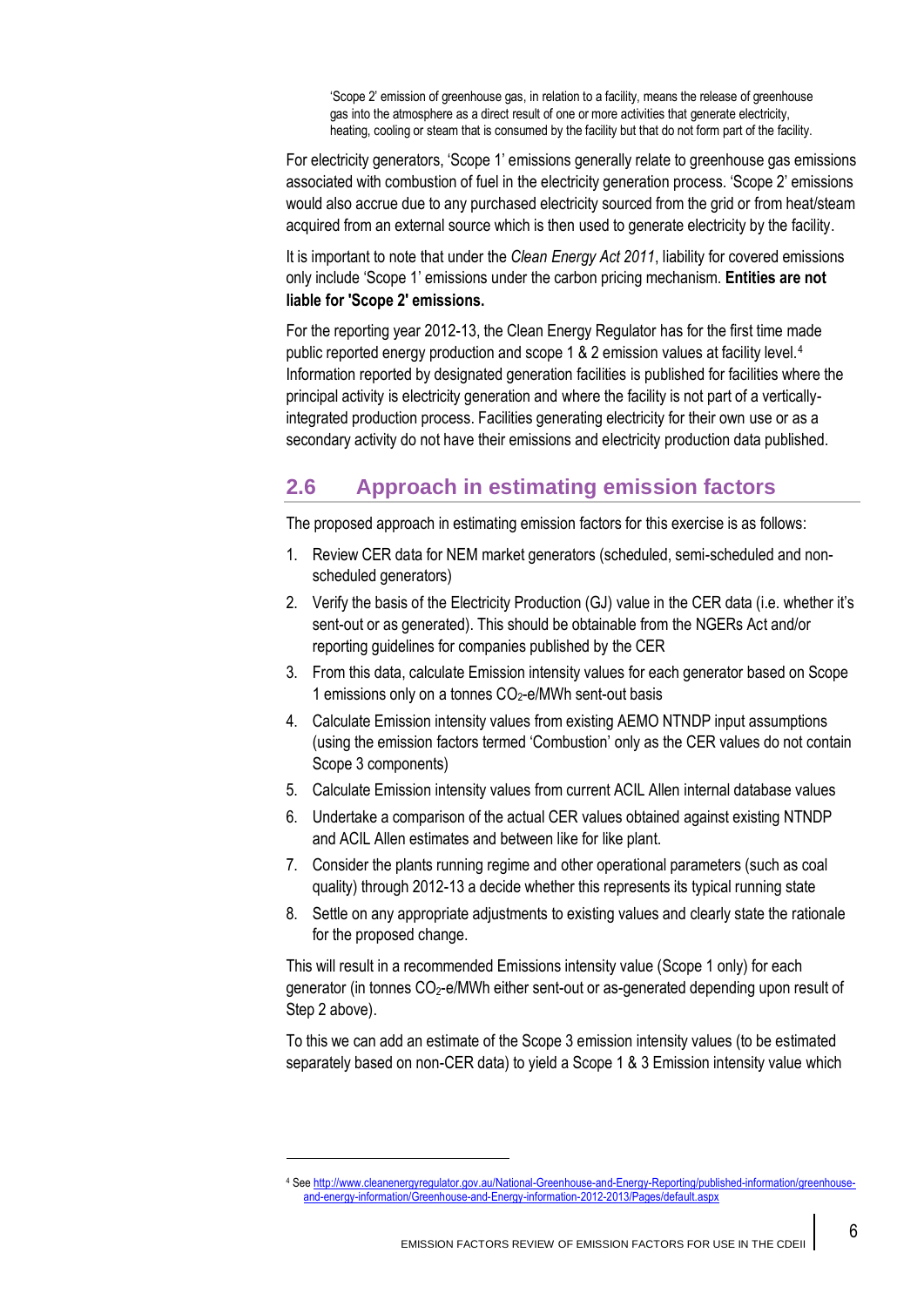corresponds with the current values used in the CDEII. Scope 3 values will principally be sourced from the NGA factors workbook (July 2013)<sup>5</sup>.

This approach essentially involves estimating the final Emission intensity figure, rather than its component parts which make up the calculation. **This will allow us to modify thermal efficiencies, emission factors (and auxiliary use factors if relevant) at a later stage in the project, with the overall constraint being that the Emission intensity value matches those set in this early stage.**

We note that AEMO's emission factors as used in the CDEII use the sum of 'Combustion' emission factors and 'Fugitive' emission factors in the calculation of the index. We propose to amend the terms used as follows:

- Replace 'Combustion' emission factor with 'Scope 1' emission factor. This is a more correct term as liability for emissions from a facility can relate to more than combustion of fossil fuels in the generation process (e.g. wind farms report a small amount of scope 1 emissions presumably due to vehicle use or other ancillary operations associated with the farm)
- Replace 'Fugitive' emission factor with 'Scope 3' emission factor. This is also a more correct term as Fugitive emissions solely relate to unintended leakages. The term 'Scope 3' emissions, on the other hand, includes all emissions associated with the extraction, production and transport of fuels to the power station which is the intended purpose of the measure.

Whilst inclusion of the Scope 3 emission factors is useful when conducting market modelling (it saves amending fuel price series each time the carbon price changes), in ACIL Allen's opinion, it is not a useful measure for estimating emissions from the electricity sector. Scope 3 emissions occur elsewhere throughout Australia and potentially even overseas when imported fuels are used (e.g. diesel). It also overstates the direct carbon emission liability for generators as they are only liable to pay for Scope 1 emissions. However considerations of modification to the CDEII are outside our scope of work and are mentioned here only for discussion purposes.

 $\overline{a}$ 

<sup>5</sup> Department of Industry, Innovation, Climate Change, Science, Research and Tertiary Education, Australian National Greenhouse Accounts: National Greenhouse Accounts Factors, July 2013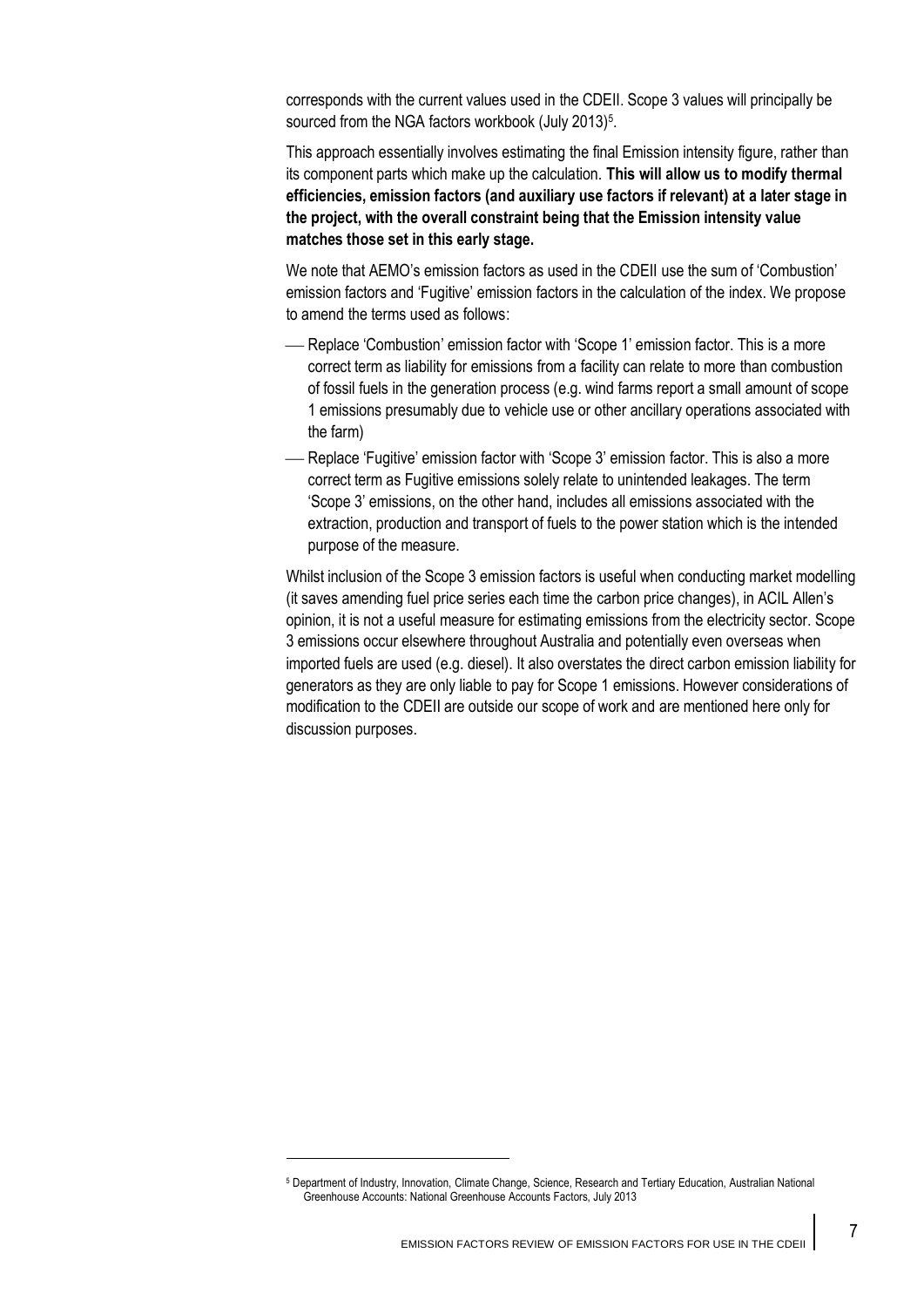# **3 Results of analysis**

# **3.1 Initial review of auxiliary factors**

As the analysis of the CER data required comparisons to be done on 'as generated' basis, yet AEMO's Emission intensity values are required on a 'sent-out' basis, there was concern that translation from one to the other would later be invalidated if auxiliary factor values assigned to generators at a subsequent stage in the project. It was decided that an initial review of auxiliaries was necessary at the outset. This was particularly relevant, given AEMO had already communicated the some known discrepancies between assumptions contained in the NTNDP dataset and results at an aggregate regional level.

[Table 1](#page-8-0) summarises the proposed changes to auxiliary factors by power station, showing the original value and the proposed new one.

| <b>Station</b>             | Original NTNDP<br>Auxiliary load (%) | <b>Revised NTNDP</b><br>Auxiliary load (%) | Change   |
|----------------------------|--------------------------------------|--------------------------------------------|----------|
| <b>Bairnsdale</b>          | 3.0%                                 | 1.0%                                       | $-2.0%$  |
| <b>Barcaldine</b>          | 3.0%                                 | 1.0%                                       | $-2.0%$  |
| Colongra GT                | 3.0%                                 | 1.0%                                       | $-2.0%$  |
| Dry Creek                  | 3.0%                                 | 1.0%                                       | $-2.0%$  |
| Hunter Valley              | 3.0%                                 | 1.0%                                       | $-2.0%$  |
| Ladbroke Grove             | 3.0%                                 | 1.0%                                       | $-2.0\%$ |
| Mackay                     | 3.0%                                 | 1.0%                                       | $-2.0%$  |
| Mintaro                    | 3.0%                                 | 1.0%                                       | $-2.0%$  |
| Mortlake                   | 3.0%                                 | 1.0%                                       | $-2.0%$  |
| Mt Stuart                  | 3.0%                                 | 1.0%                                       | $-2.0%$  |
| Oakey                      | 3.0%                                 | 1.0%                                       | $-2.0%$  |
| Roma                       | 3.0%                                 | 1.0%                                       | $-2.0%$  |
| Uranquinty                 | 3.0%                                 | 1.0%                                       | $-2.0%$  |
| <b>Valley Power</b>        | 3.0%                                 | 1.0%                                       | $-2.0%$  |
| <b>Braemar</b>             | 2.5%                                 | 1.0%                                       | $-1.5%$  |
| Braemar <sub>2</sub>       | 2.5%                                 | 1.0%                                       | $-1.5%$  |
| Hallett                    | 2.5%                                 | 1.0%                                       | $-1.5%$  |
| Somerton                   | 2.5%                                 | 1.0%                                       | $-1.5%$  |
| Tamar Valley OCGT          | 2.5%                                 | 1.0%                                       | $-1.5%$  |
| Eraring                    | 6.5%                                 | 6.0%                                       | $-0.5%$  |
| Munmorah                   | 7.3%                                 | 7.0%                                       | $-0.3%$  |
| Wallerawang C              | 7.3%                                 | 7.0%                                       | $-0.3%$  |
| Vales Point B              | 4.6%                                 | 5.0%                                       | 0.4%     |
| <b>Bell Bay Three</b>      | 2.5%                                 | 3.0%                                       | 0.5%     |
| Laverton North             | 2.5%                                 | 3.0%                                       | 0.5%     |
| Loy Yang B                 | 7.5%                                 | 8.0%                                       | 0.5%     |
| Kogan Creek                | 8.0%                                 | 9.0%                                       | 1.0%     |
| <b>Tarong North</b>        | 5.0%                                 | 6.0%                                       | 1.0%     |
| Yallourn                   | 8.9%                                 | 10.0%                                      | 1.1%     |
| <b>Callide Power Plant</b> | 4.8%                                 | 6.0%                                       | 1.2%     |
| Millmerran                 | 4.5%                                 | 6.0%                                       | 1.5%     |
| Callide B                  | 7.0%                                 | 9.0%                                       | 2.0%     |
| Stanwell                   | 7.0%                                 | 9.0%                                       | 2.0%     |

#### <span id="page-8-0"></span>Table 1 **Proposed changes to Auxiliary use**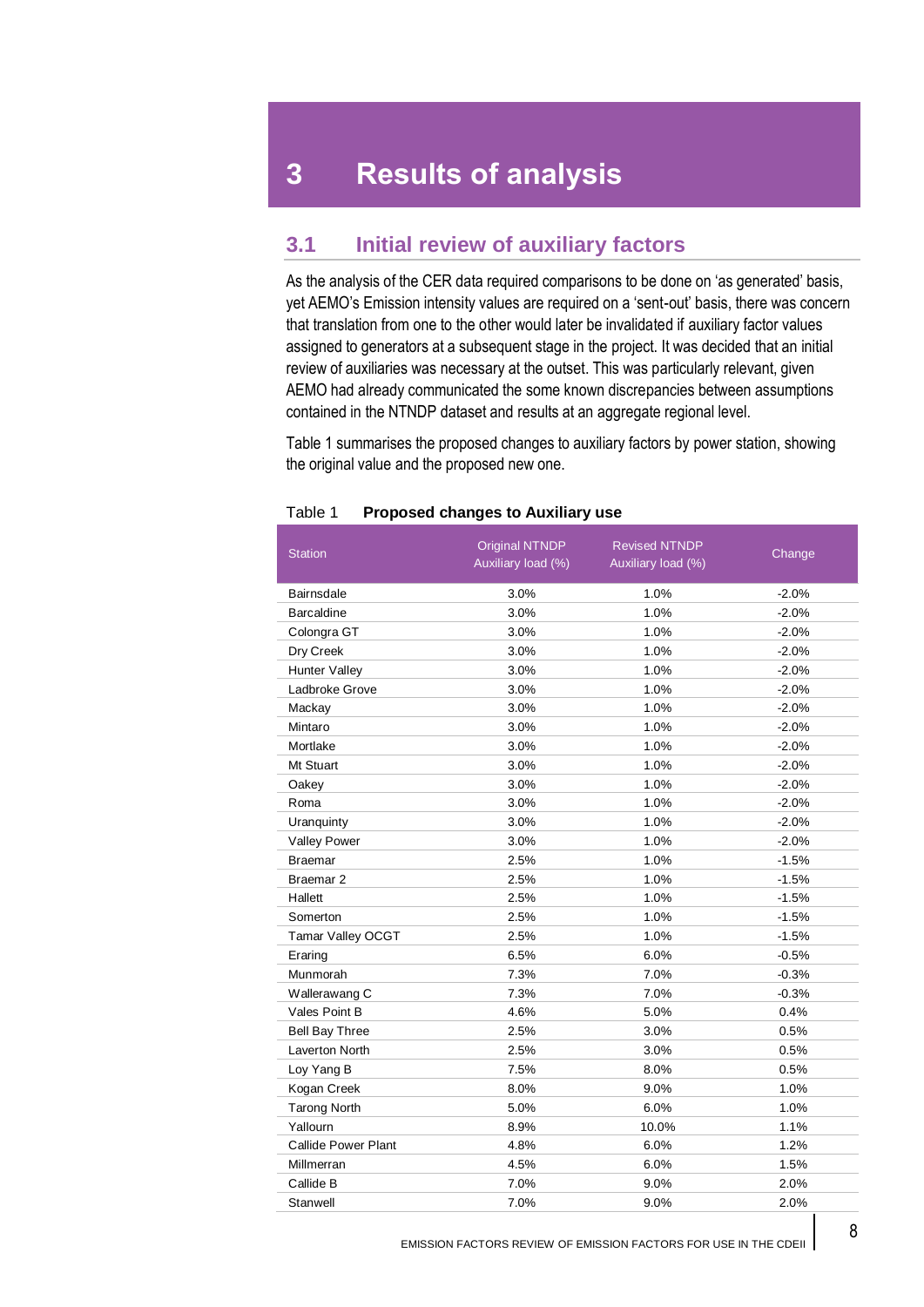| Collinsville               | 8.0% | 10.0%    | $2.0\%$ |
|----------------------------|------|----------|---------|
| Playford                   | 8.0% | 10.0%    | 2.0%    |
| Gladstone                  | 5.0% | $8.0\%$  | 3.0%    |
| Northern                   | 5.0% | $10.0\%$ | 5.0%    |
| Course ACIL Allen anglusia |      |          |         |

Source: ACIL Allen analysis

Based on a review of historical regional auxiliary use compared with values presented in the NEFR, suggests that in aggregate the new values are significantly closer to actuals than the original assumptions.

[Figure 1](#page-9-0) through to [Figure 5](#page-11-0) shows the resulting aggregate auxiliary use based on the original NTNDP values, the proposed new auxiliary factors and auxiliary use as reported in the 2013 NEFR.

A material improvement is seen in Queensland and South Australia which were both out by around two percentage points in aggregate against actuals. Smaller improvements are seen in NSW and Victoria and virtually no change to Tasmania.



<span id="page-9-0"></span>Figure 1 **Aggregate auxiliary use: NSW**

Source: ACIL Allen, AEMO NEFR 2013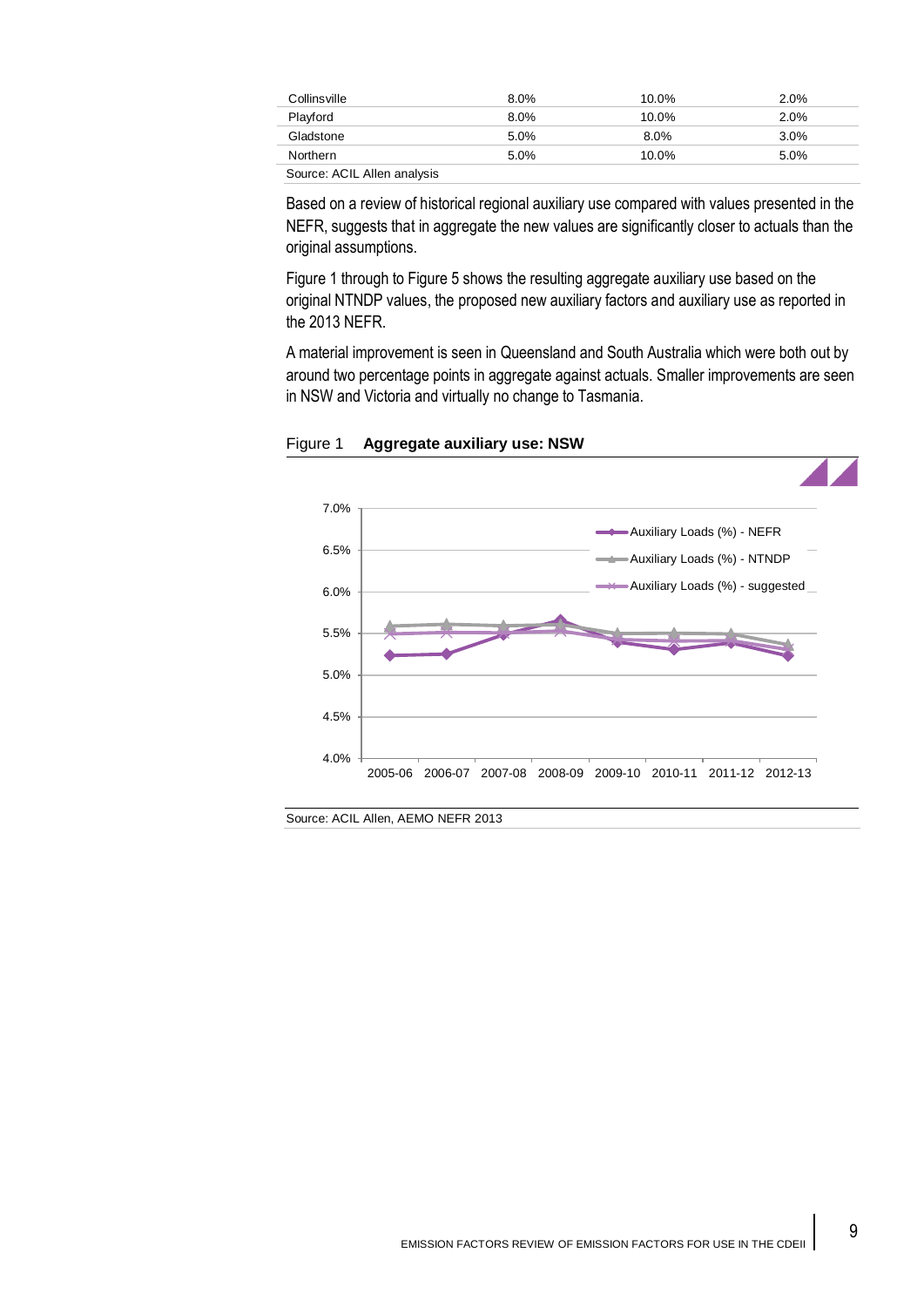



Source: ACIL Allen, AEMO NEFR 2013

#### Figure 3 **Aggregate auxiliary use: SA**



Source: ACIL Allen, AEMO NEFR 2013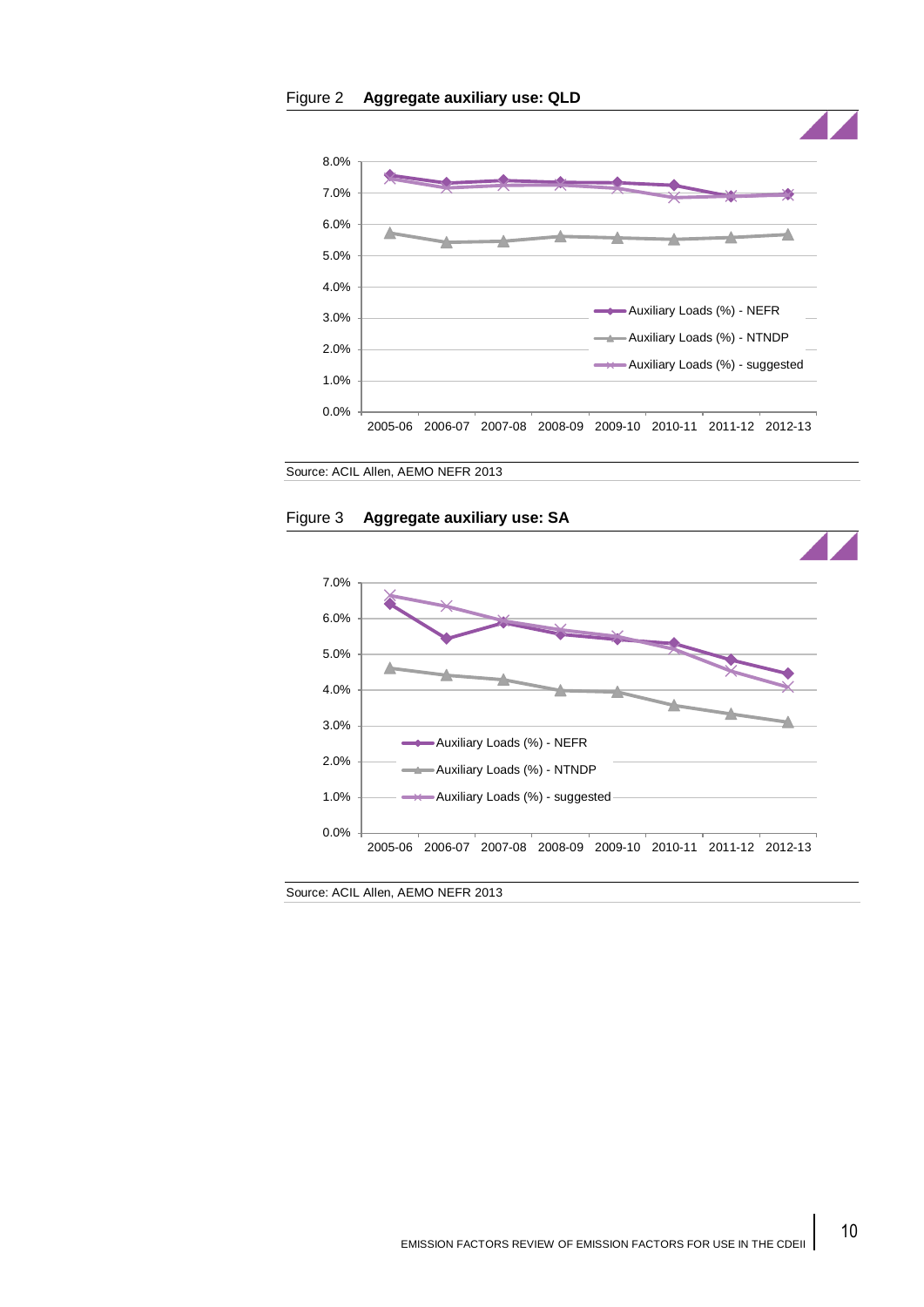



<span id="page-11-0"></span>Source: ACIL Allen, AEMO NEFR 2013





Source: ACIL Allen, AEMO NEFR 2013

# **3.2 Scope 1 emission intensities**

The following charts provide comparisons of emission intensity values (presented on a tonnes CO2-e/MWh as generated basis) calculated from previous NTNDP dataset, the Clean Energy Regulator actual data for 2012-13 and those proposed for use for future NTNDP modelling. Comparisons are undertaken on an 'as generated' basis as this is the basis of reporting "Electricity production (GJ)" from the CER data.

Each chart represents a fuel type/generation type so comparisons can be made across generators of the same fuel/type. Emission intensity values are not provided for wind and hydro as these values are all zero.

In most cases the emission intensity values have been aligned with the actual CER data with a few exceptions as follows: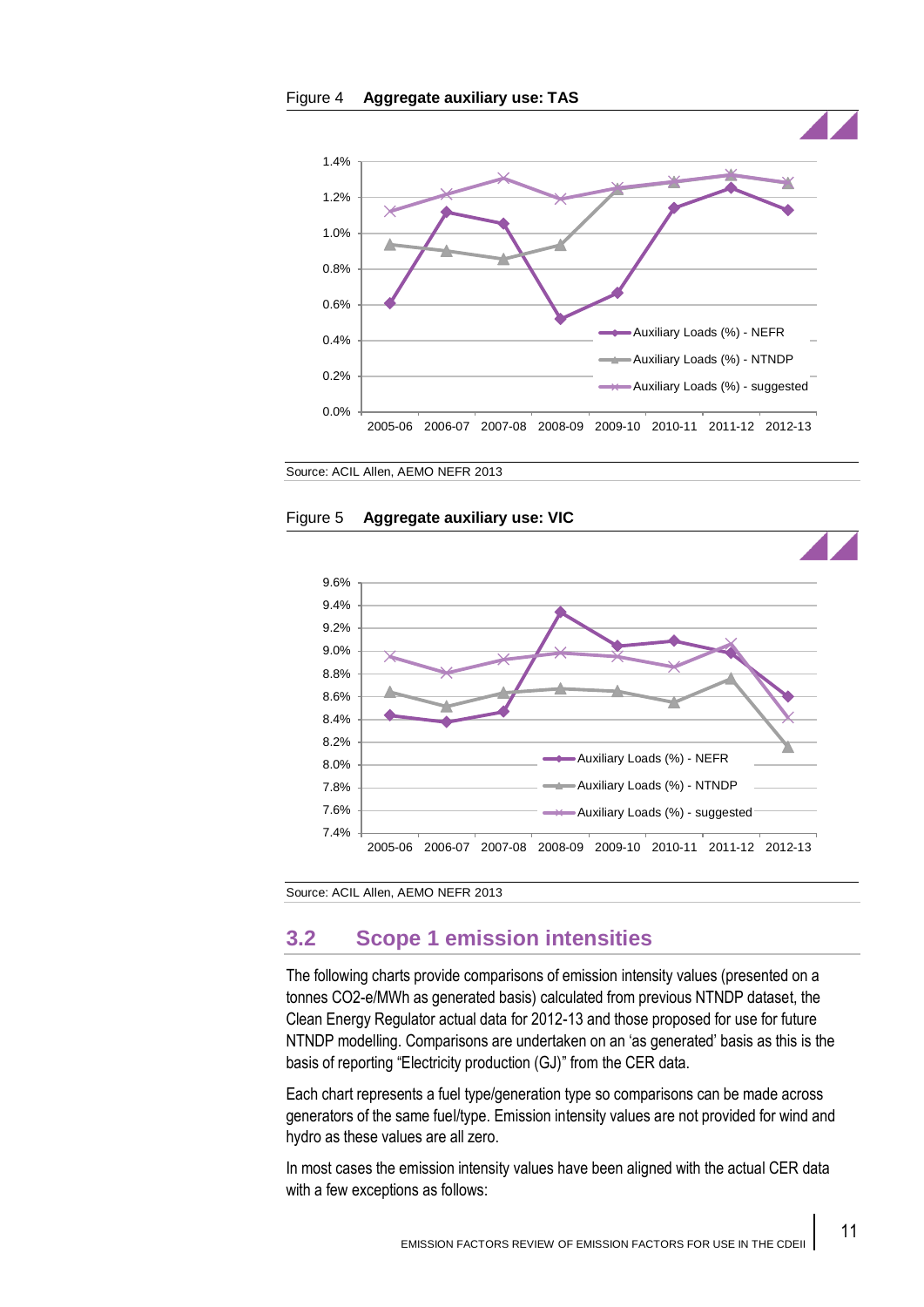- Energy Brix Complex: the calculated CER value was 2.93, however output from this station was extremely low during this period. We have adopted a value of 1.4 (the same as Hazelwood)
- Callide C: the CER value of 0.9 was not adopted we have used the previous NTNDP value of 0.86 due to lower output from the station as a result of coal supply constraints. We would also expect Callide C to have a lower emission intensity than Callide B (0.9) given its higher efficiency.
- Collinsville; the CER value of 14.47 was rejected and the original NTNDP value used (1.07). Collinsville has since been decommissioned so this change is rather academic.

For peaking plants which run infrequently, some of the CER values appear well above expected values from the NTNDP inputs. This is due to a level of fixed emissions which occur at such stations which is not related to generation activities. Where output from a station is particularly low, these other auxiliary emissions can account for a material proportion of total emissions and hence result in an inflated intensity value. In the context of the calculation of the CDEII, the intensity of such plants is immaterial given their low dispatch levels. In a few cases where it is obvious this has occurred, we have not adopted the emission intensity value calculated from the CER data, but instead retained the existing NTNDP value.

Also, where the CER data only provided a value for a combined station (e.g. Tarong/Tarong North) we have split out estimated emission intensities for each based on their relative thermal efficiencies and generation shares during 2012-13.

For a few selected stations, no CER data was reported and in these cases the previous NTNDP value was adopted.



## Figure 6 **Scope 1 emission intensity values: Brown coal**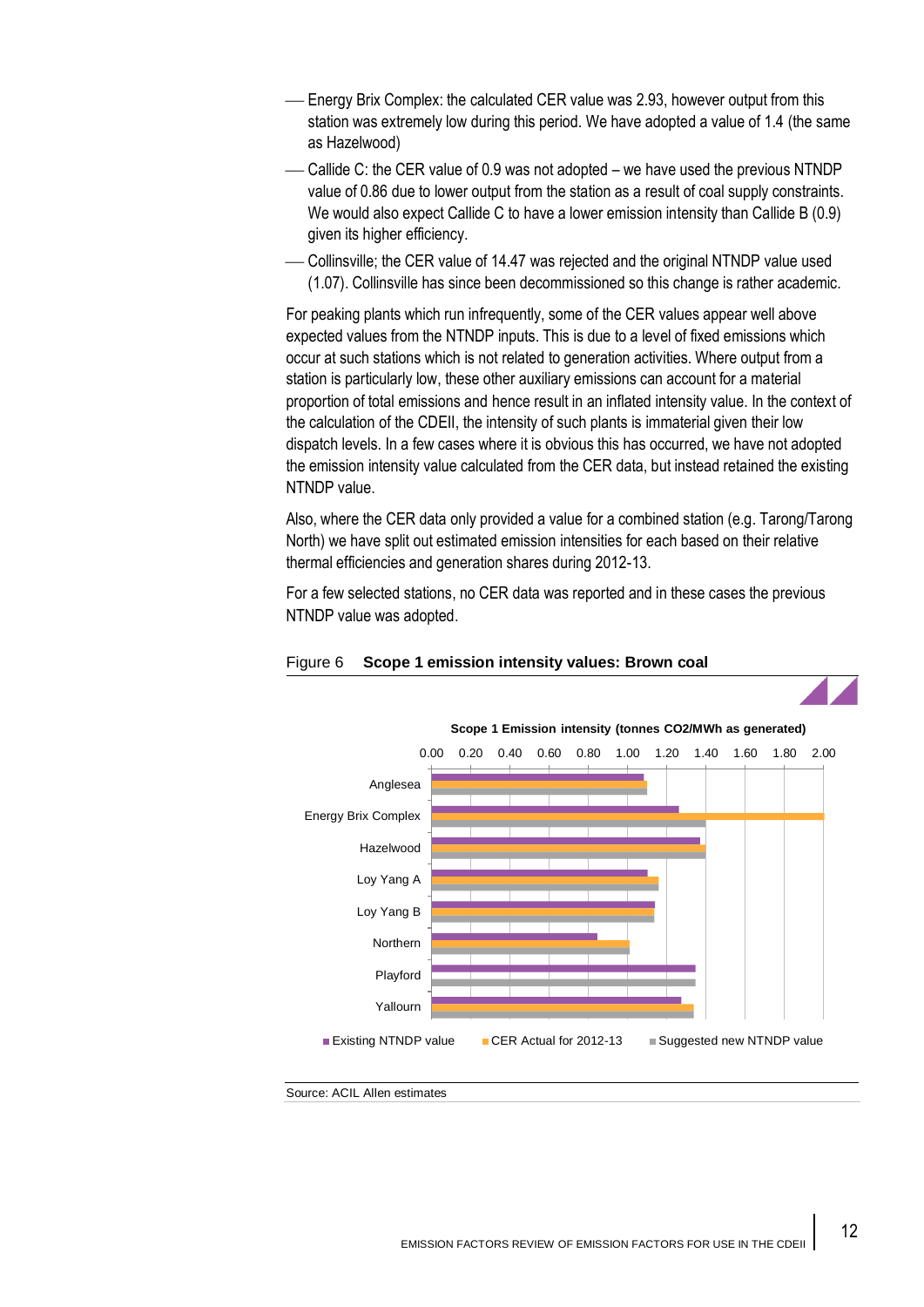

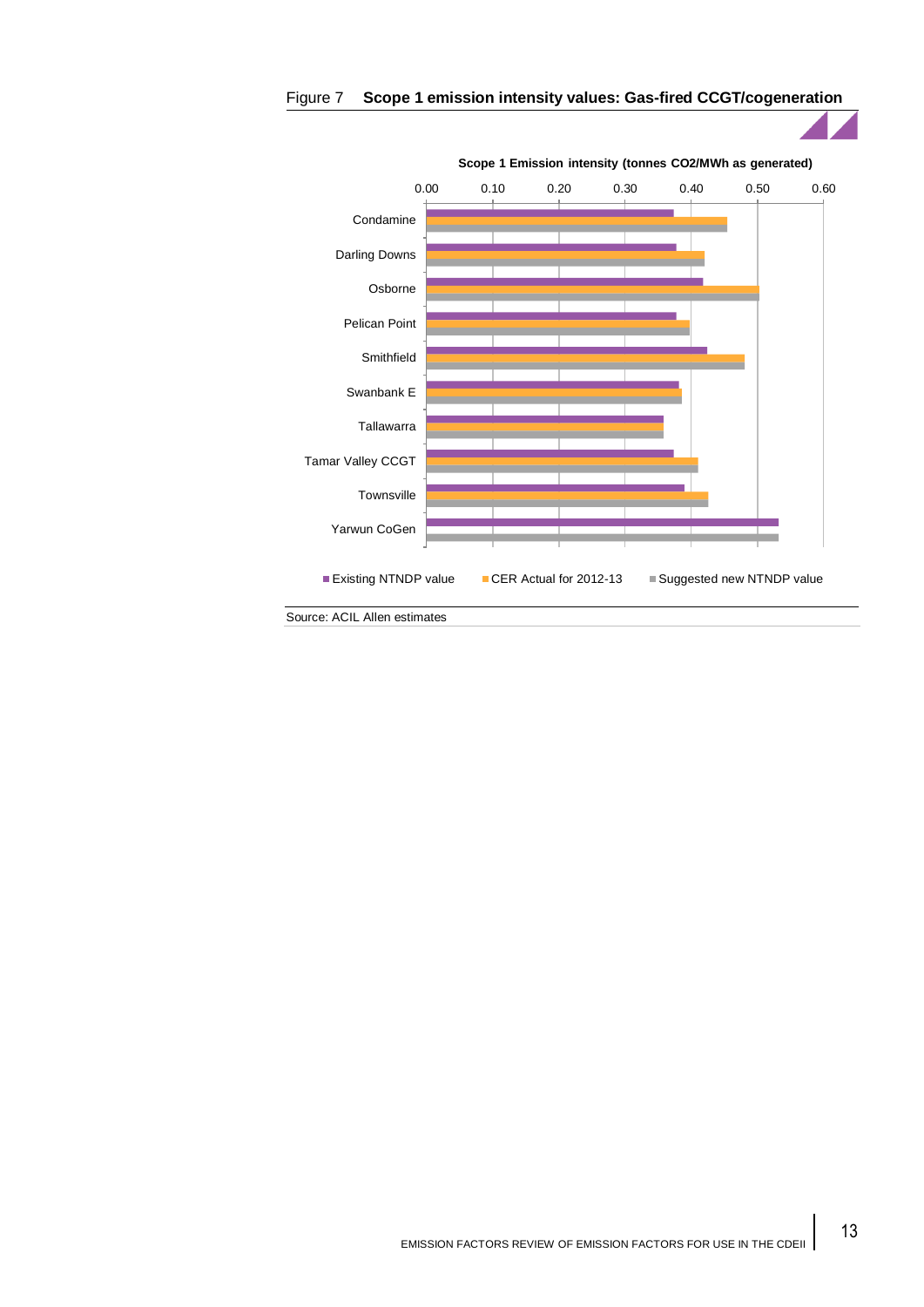





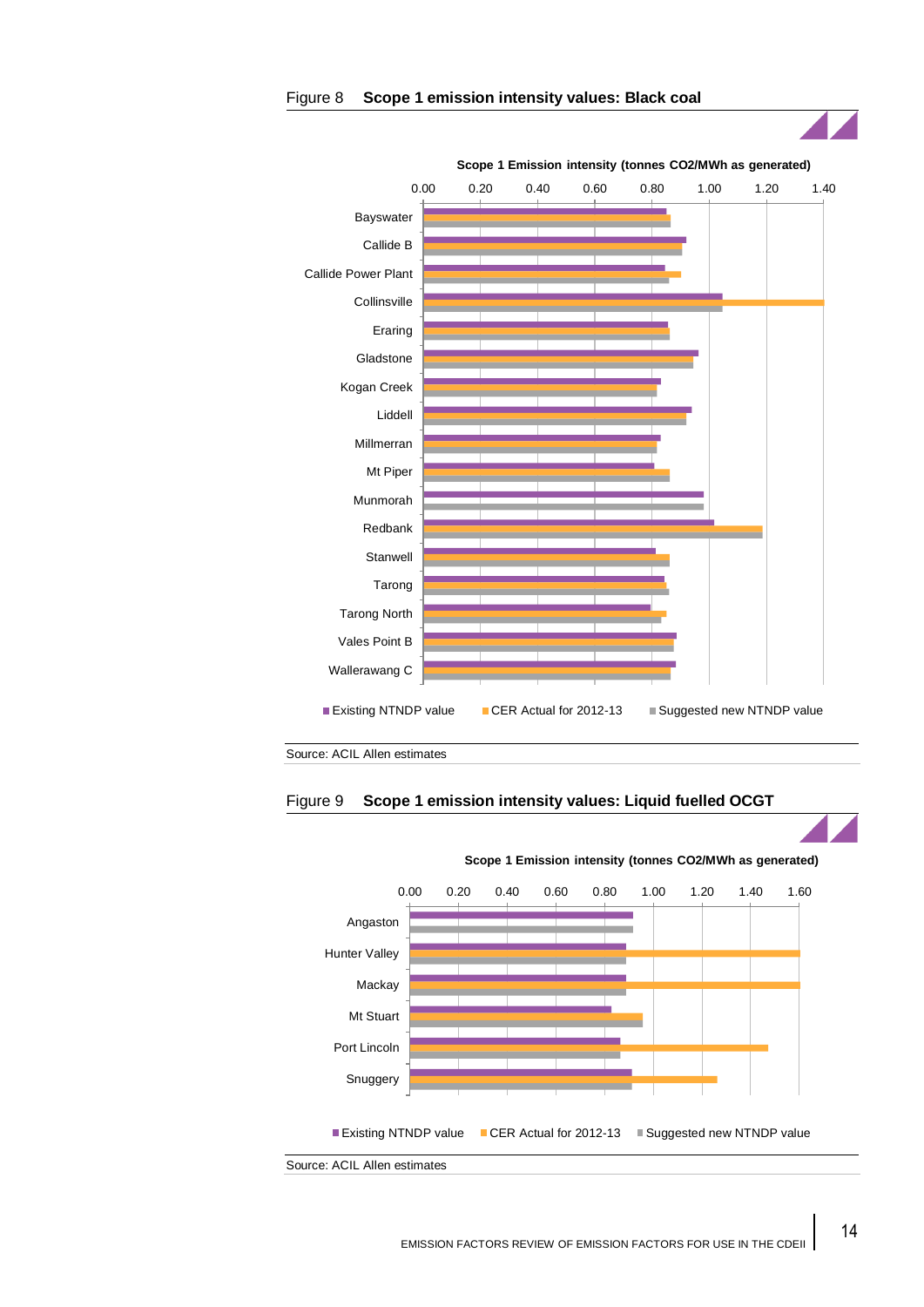

#### Figure 10 **Scope 1 emission intensity values: Gas-fired OCGT**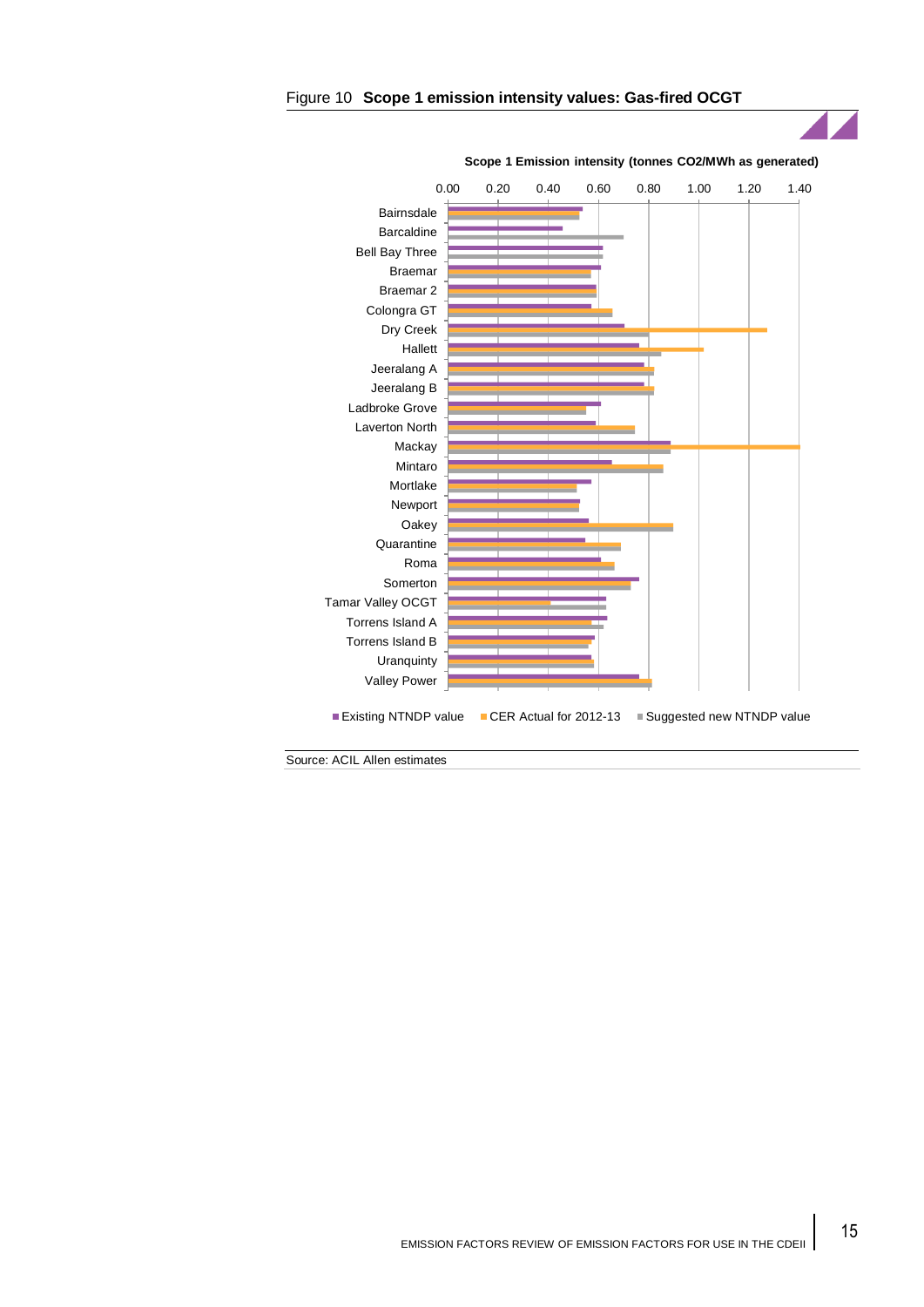# **3.3 Scope 3 emission intensities**

There are no corresponding Scope 3 values published by the CER to compare the NTNDP values against.

Scope 3 emission values were updated based on the latest NGA factors workbook published by the Department of Industry, Innovation, Climate Change, Science, Research and Tertiary Education in July 2013.

The report contains generic Scope 3 emission factors by fuel type which are summarised in [Table 2.](#page-16-0) While these are these are official figures, it should be noted that these values are averages for the entire industry and impossible to attribute accurately to specific generators.

As there is only a single value for black coal<sup>6</sup>, we have differentiated between Queensland and NSW by halving the value for Queensland, and doubling the value for NSW. This appears to align resulting values with the practice already contained within the NTNDP dataset. We assume that the logic behind this modification is that Scope 1 emissions from coal mining in NSW are much larger than for QLD<sup>7</sup> and it is more common for coal to be railed to power stations in NSW than in QLD. The estimation of Scope 1 emissions from mining and delivery of coal to power stations would be a very large undertaking as separate estimates would be required for each coal mine.

| Fuel        | EF (kg CO2-e/GJ) |
|-------------|------------------|
| Black coal  | 4.6              |
| Brown coal  | 0.4              |
| Liquid fuel | 5.3              |
| Natural gas |                  |
| <b>NSW</b>  | 13.5             |
| <b>VIC</b>  | 3.9              |
| QLD         | 7.6              |
| <b>SA</b>   | 10.2             |
| <b>TAS</b>  | 0                |
|             |                  |

#### <span id="page-16-0"></span>Table 2 **Scope 3 emission factors by fuel**

Source: NGA factors workbook, July 2013

 $\overline{a}$ 

The charts in the following sections shows a comparison of the proposed new value against the original 2013 NTNDP value and that calculated directly from the NGA factors workbook.

Aside from black coal, the other group which see a major revision compared with the existing NTNDP data points is gas-fired generation – particularly for South Australia. This large downward revision is due to the scope 3 NGA emission factor falling from 18.6 in the 2008 version down to its current level of 10.2 in the 2013 edition.

<sup>6</sup> We note that the NGA Factor workbook states that this value is "for uses other than for electricity and coking", although there is no other substitute value available for use.

<sup>7</sup> For example, current fugitive emission factors for open cut coal mining in NSW are 0.045 tonnes CO2-e/ tonne raw coal, compared with QLD at 0.017 tonnes CO<sub>2</sub>-e/ tonne raw coal.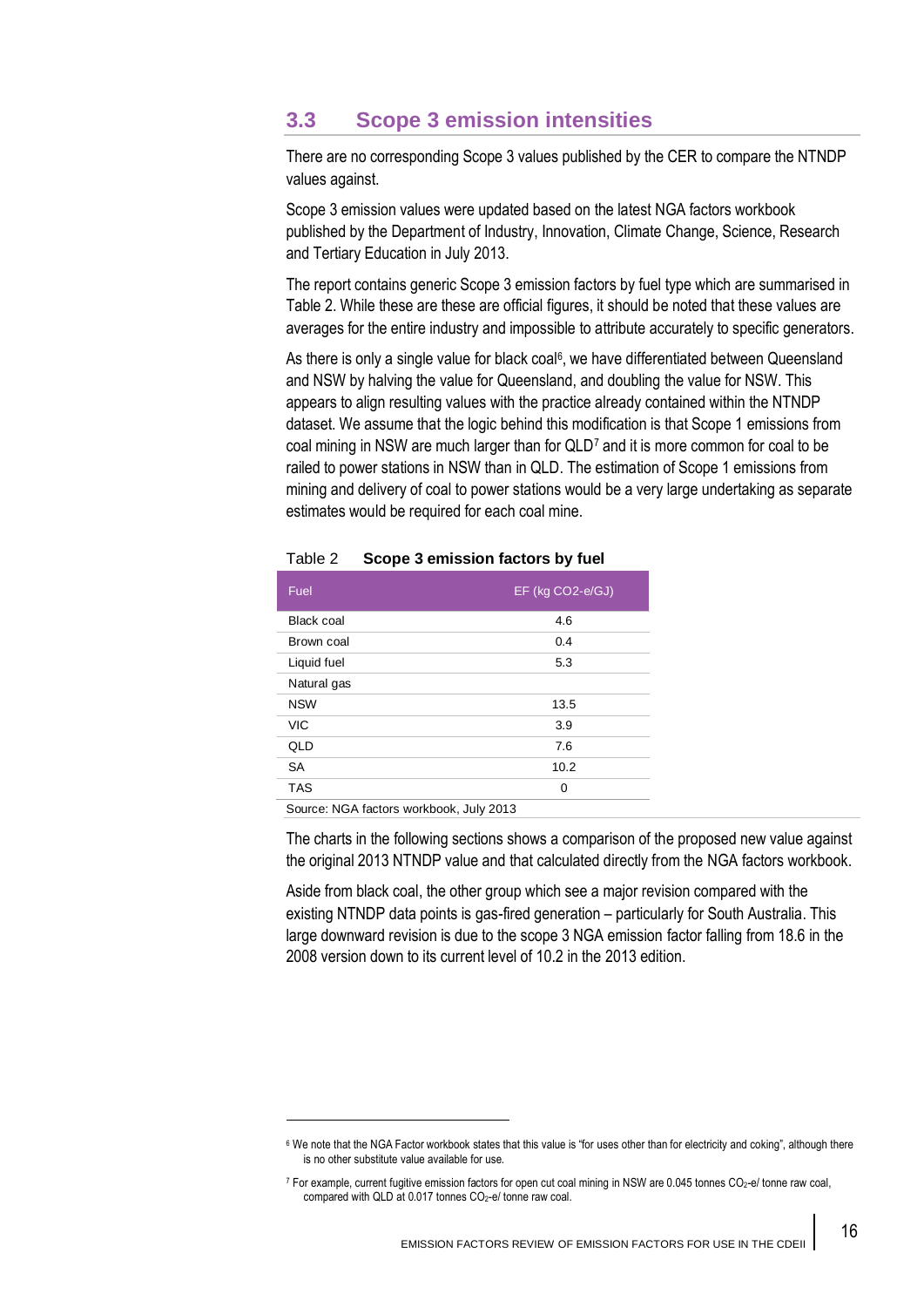



Source: ACIL Allen estimates



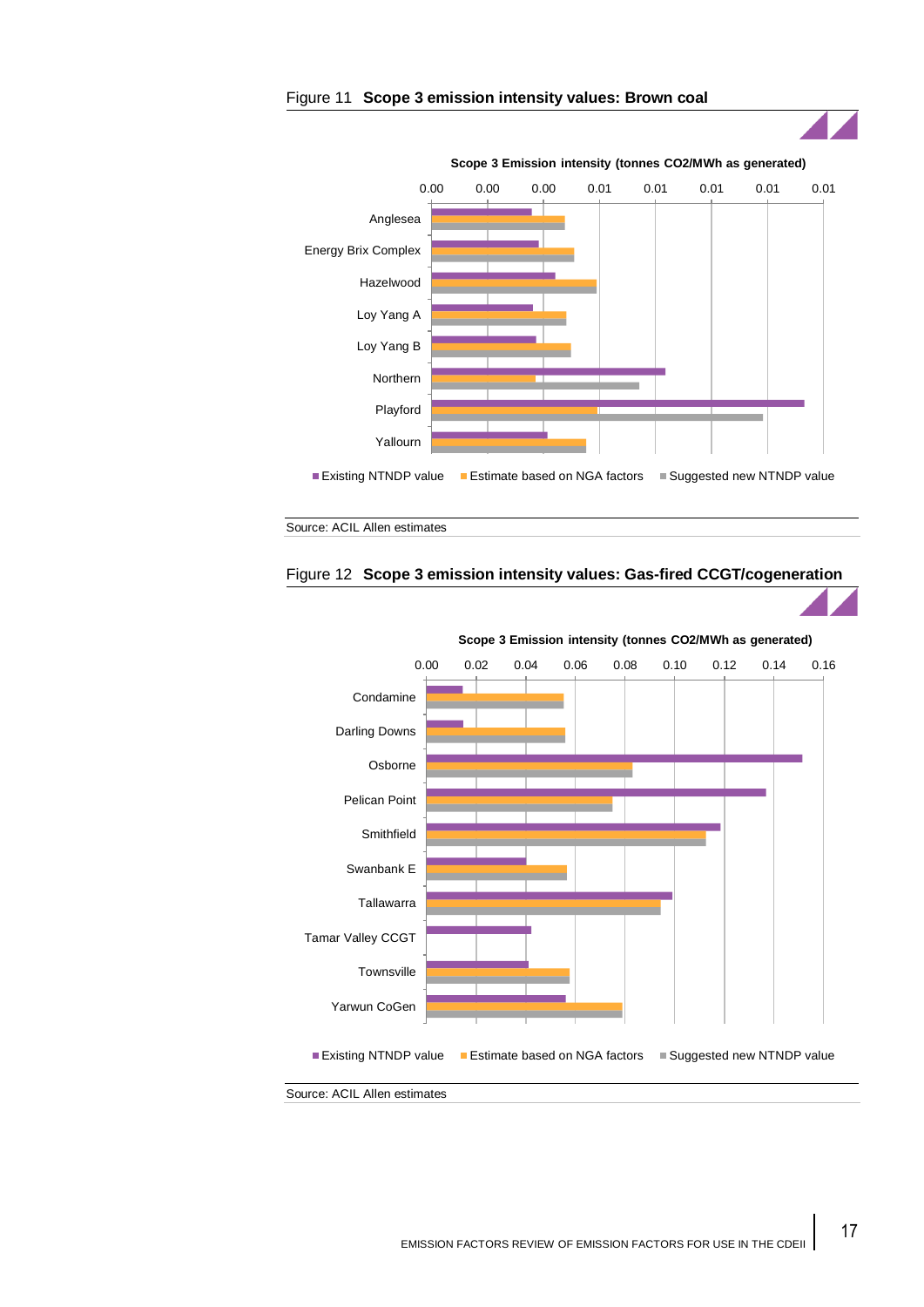

#### Figure 13 **Scope 3 emission intensity values: Black coal**





■ Existing NTNDP value ■ Estimate based on NGA factors ■ Suggested new NTNDP value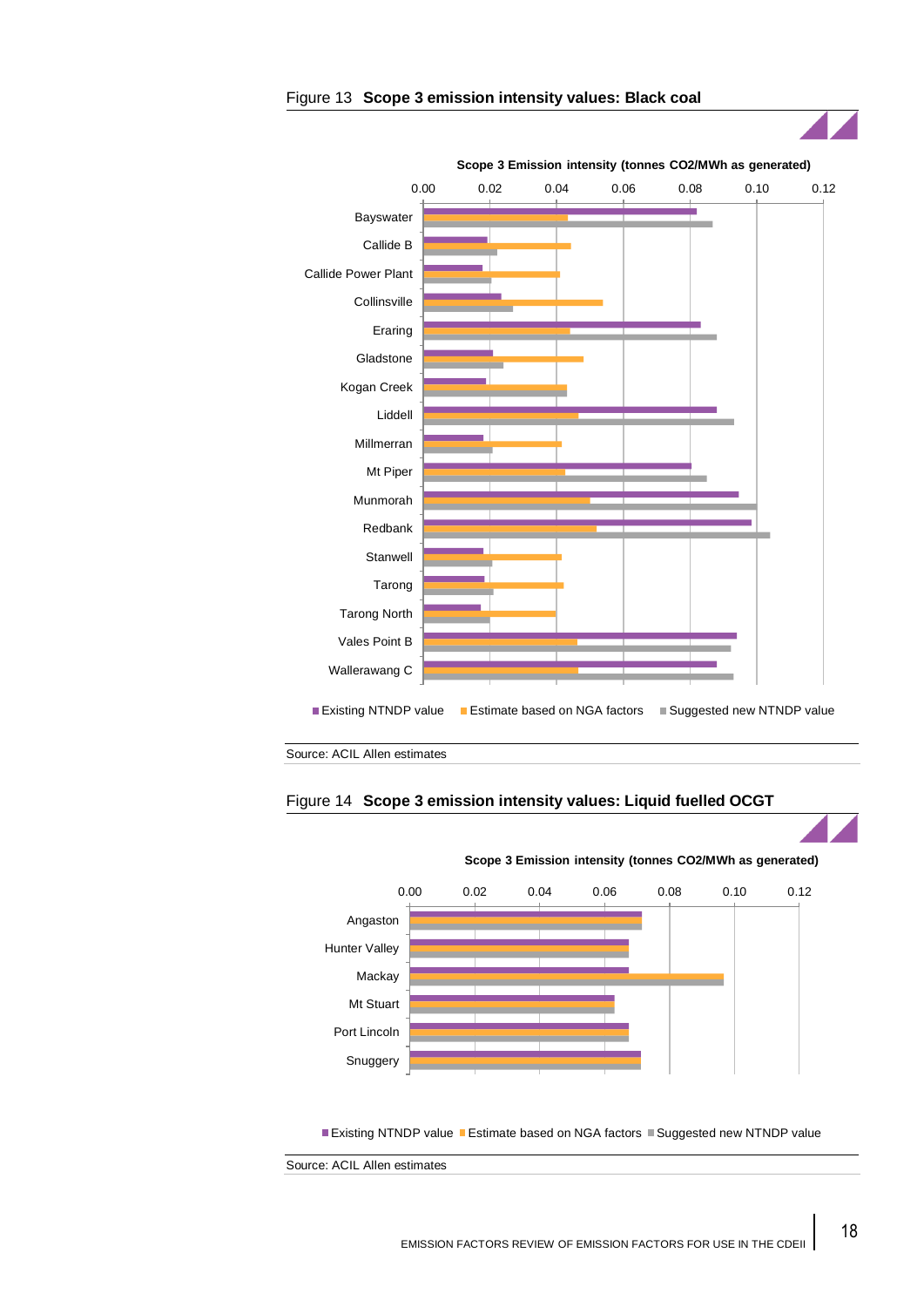

#### Figure 15 **Scope 3 emission intensity values: Gas-fired OCGT**

■Existing NTNDP value ■Estimate based on NGA factors ■ Suggested new NTNDP value

Source: ACIL Allen estimates

# **3.4 Summary of changes**

This section provides a summary of the changes to Emission intensity values (Scope 1+3, expressed as tonnes CO2-e/MWh sent-out) by fuel type.

We recommend AEMO alter the emission intensity values to these in the interim, while the other input assumptions which make up the components are reviewed. Any subsequent changes to thermal efficiency or auxiliary factors can be offset by changes to the fuel emission factors which will result in the emission intensity value remaining unchanged.

All values for renewable plant (hydro and wind) have zero values and hence are not shown.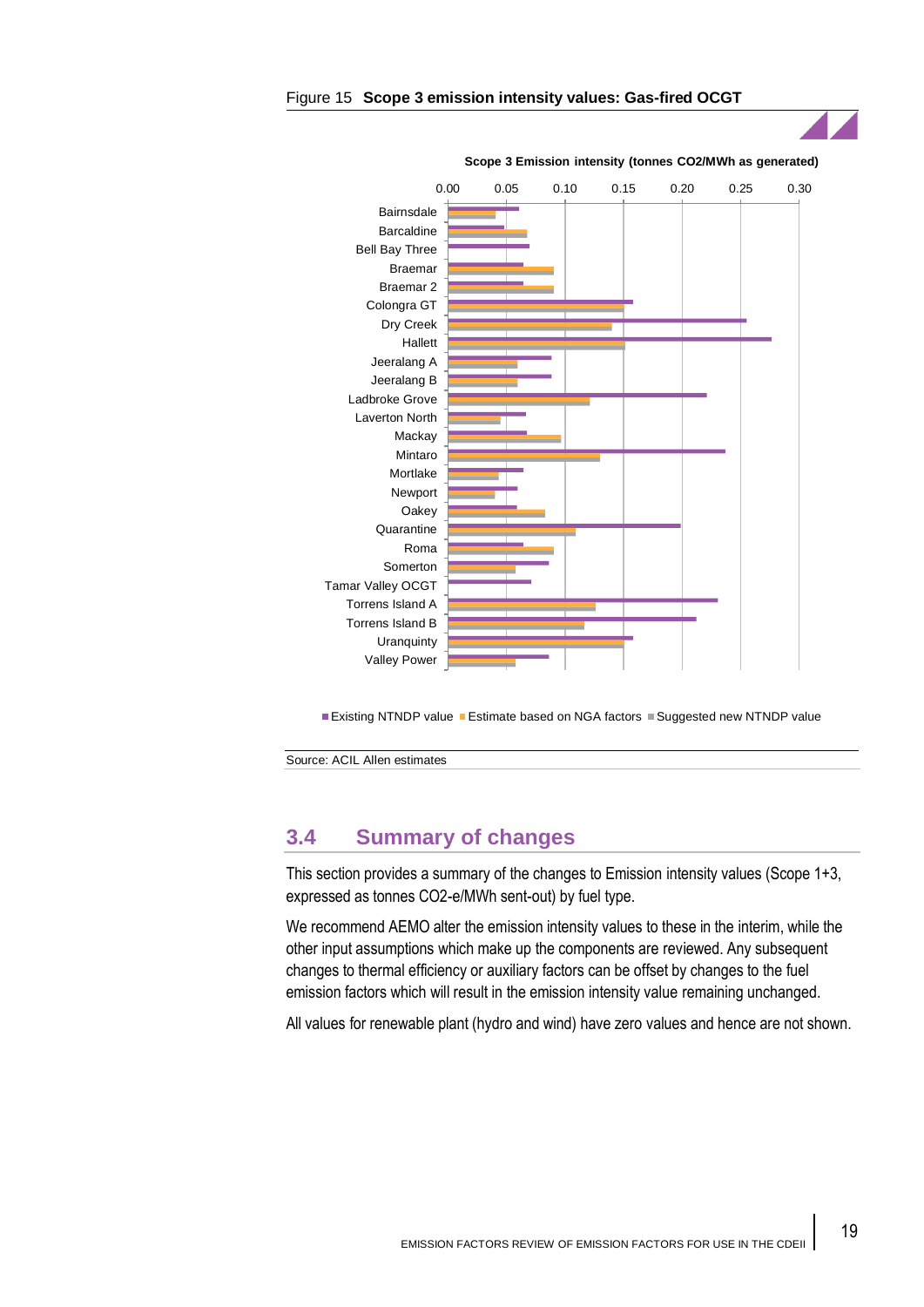



Source: ACIL Allen estimates

## Figure 17 **Scope 1+3 emission intensity values: Gas-fired CCGT/cogeneration**



20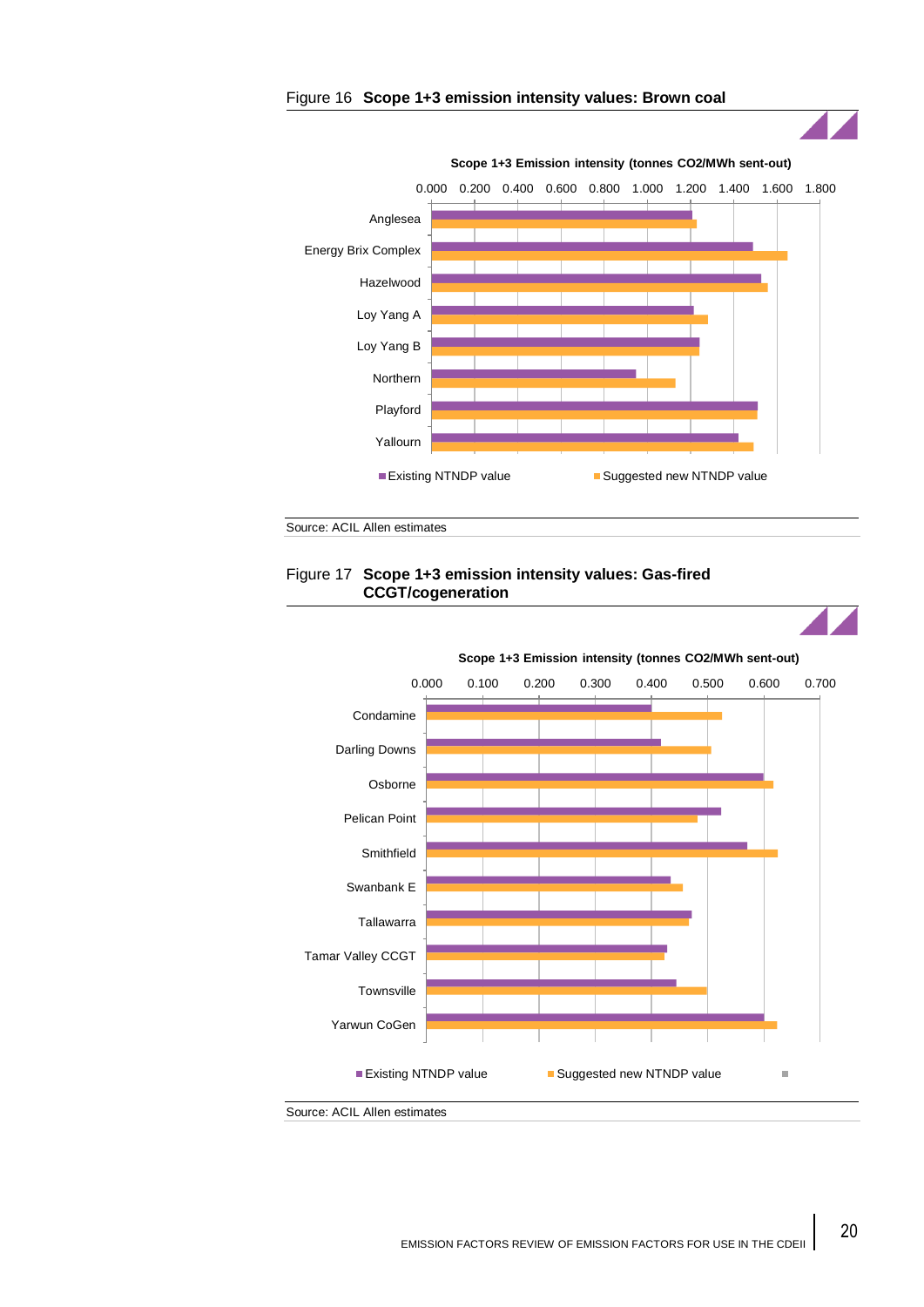

#### Figure 18 **Scope 1+3 emission intensity values: Black coal**

Source: ACIL Allen estimates





EMISSION FACTORS REVIEW OF EMISSION FACTORS FOR USE IN THE CDEII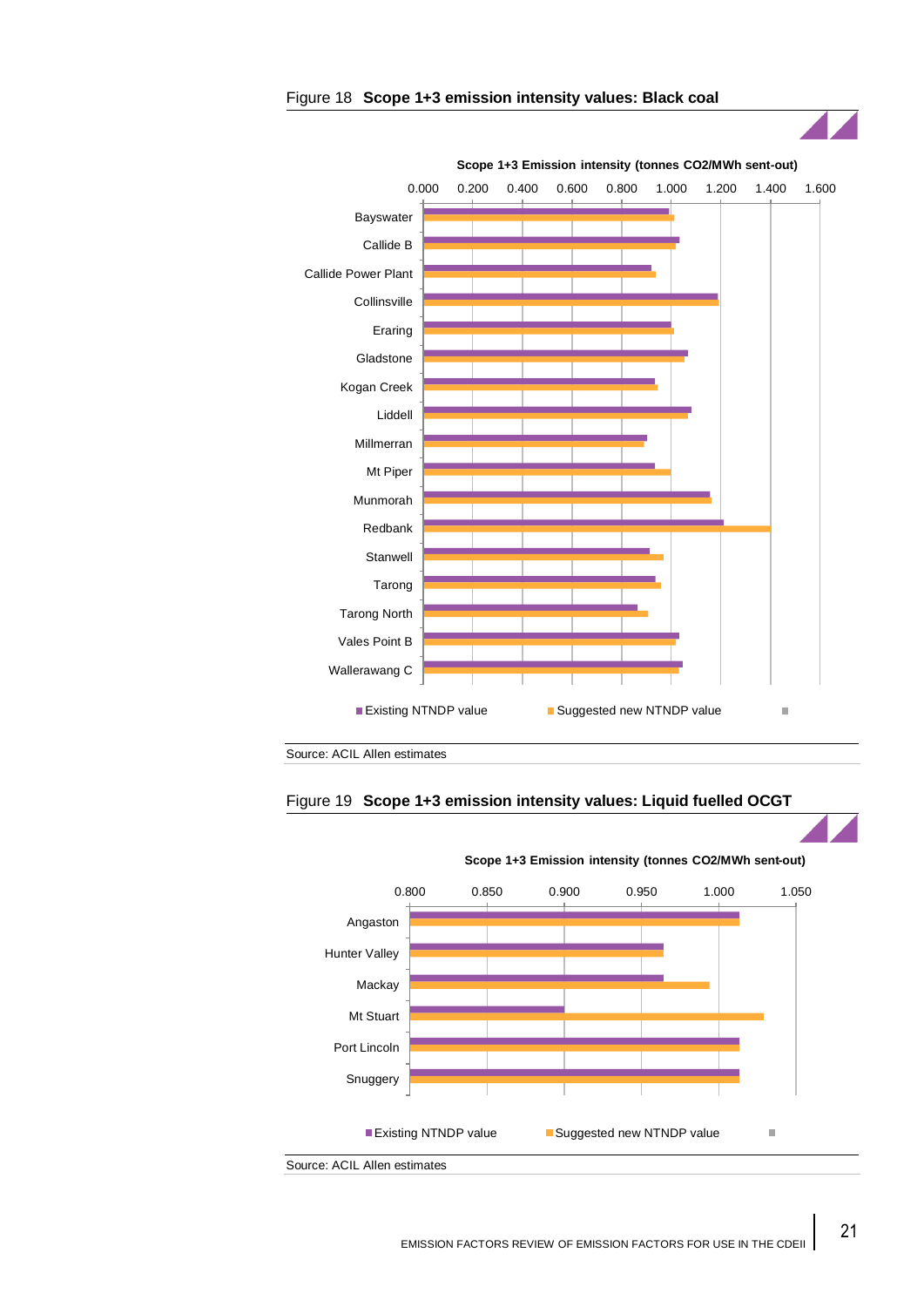

#### Figure 20 **Scope 1+3 emission intensity values: Gas-fired OCGT**



[Figure 21](#page-23-0) provides a summary of changes for plant that have had a change to the recommended Emission intensity value only, ordered by the largest increase to the largest decrease.

22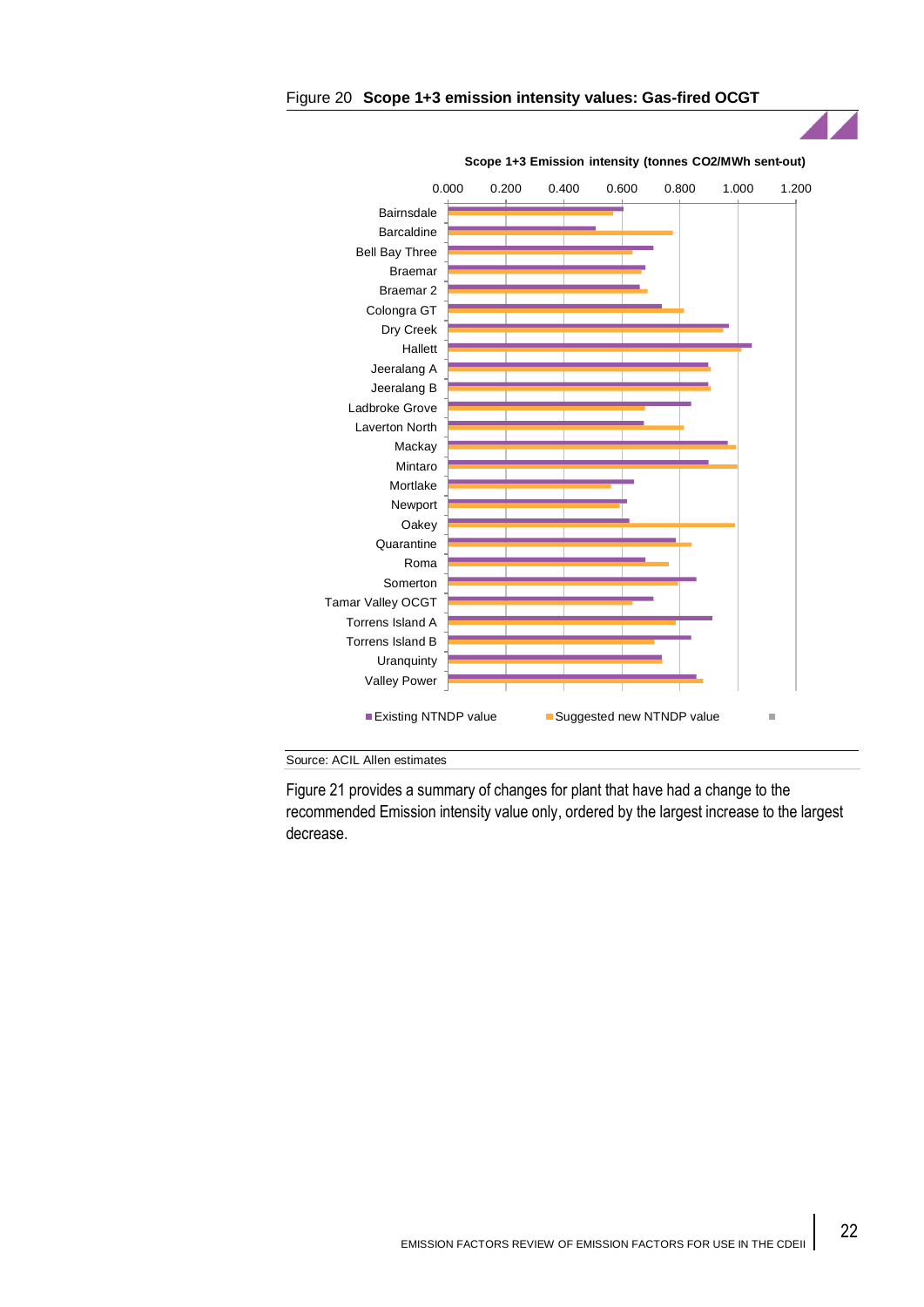<span id="page-23-0"></span>

#### **Change in Emissions Intensity (Scope 1+3)**

*Note:* Stations not shown have had no change Source: ACIL Allen analysis

> [Figure 22](#page-24-0) shows the calculated aggregate emissions for the NEM in the 2012-13 year using, the old, actual and new proposed emission intensity values. The previous 2013 NTNDP emission intensity values would results in estimated emissions around 2.5% below the actual reported level by the CER (Scope 1 only). Using the new proposed emission intensity values for each power station would results in aggregate emissions being around 0.3% below the actual 2012-13 level. This is largely attributable to not assigning the calculated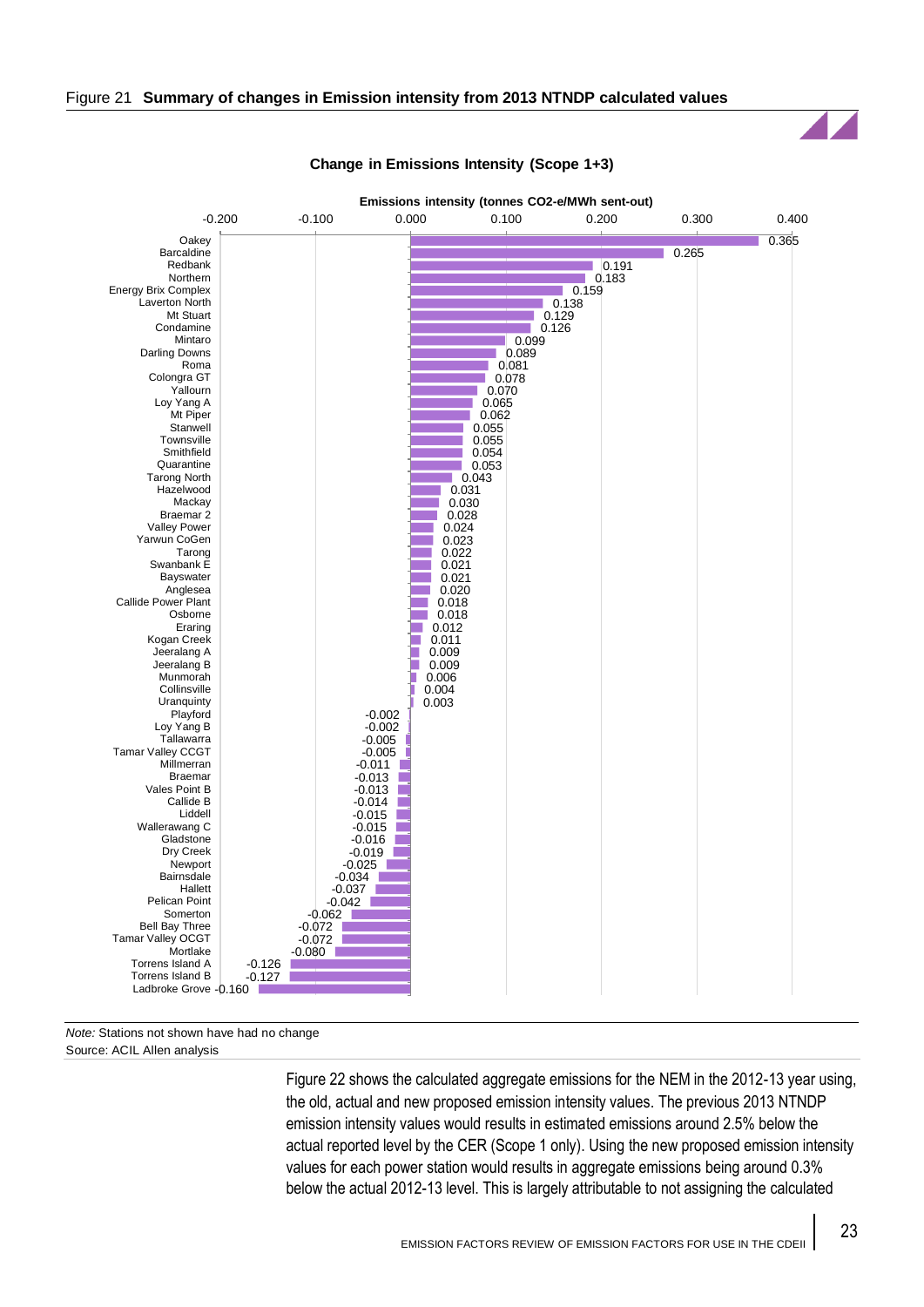CER value to some stations in which the value was not assessed to be representative of a long-term average.



<span id="page-24-0"></span>Figure 22 **Calculated aggregate emissions for 2012-13**

*Note:* Calculation excludes non-scheduled generators Source: ACIL Allen analysis

# **3.5 Non-scheduled generators**

As per the scope of work, Emission factors are also required for non-scheduled generators. For these stations, we have sourced the majority of the data requirements from the Energy White Paper input assumptions (which were developed by ACIL Tasman in 2010).

Within this dataset the majority of non-scheduled stations are represented, with values for thermal efficiency and auxiliaries. Where input values were not available, a generic representative figure was adopted based on the technology and fuel source for the plant.

[Table 3](#page-25-0) provides estimated values for emission intensity for each of the non-scheduled generators.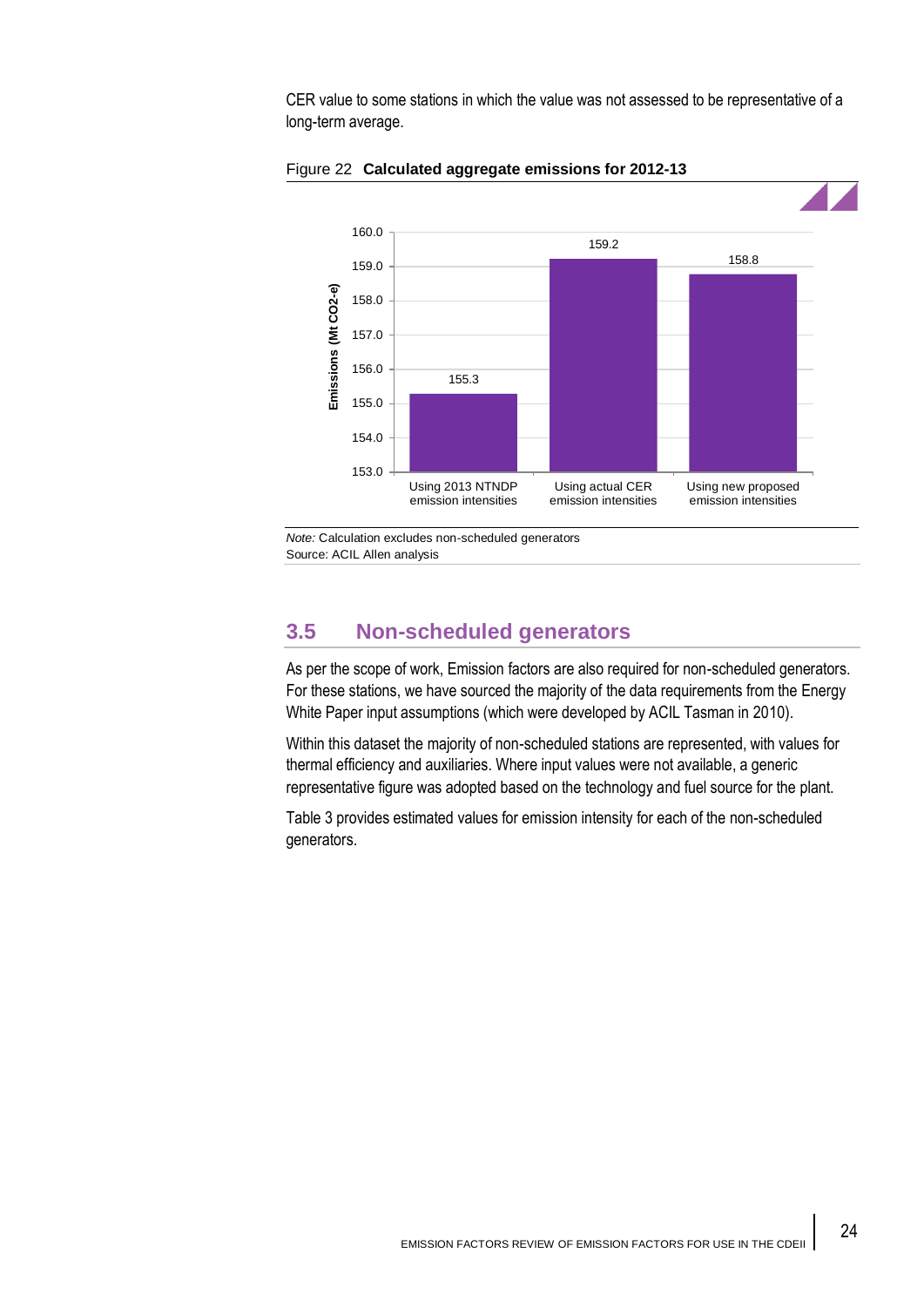## Table 3 **Estimated emission intensity values for NEM non-scheduled generators**

<span id="page-25-0"></span>

| <b>Station Name</b>                               | Region           | <b>Fuel Source - Descriptor</b> | Thermal<br>efficiency<br><b>HHV (%)</b><br>sent-out | <b>Auxiliaries</b><br>(% ) | Thermal<br>efficiency<br>HHV (%) as<br>generated | Scope 1<br>emission<br>factors (kg<br>CO2-e/GJ of<br>fuel) | Scope 3<br>emission<br>factors (kg<br>CO2-e/GJ of<br>fuel) | Scope 1<br>intensity<br>(tonnes CO2-<br>e/MWh sent-<br>out) | Scope 3<br>intensity<br>(tonnes CO2-<br>e/MWh sent-<br>out) | Scope 1+3<br>intensity<br>(tonnes CO2-<br>e/MWh sent-<br>out) |
|---------------------------------------------------|------------------|---------------------------------|-----------------------------------------------------|----------------------------|--------------------------------------------------|------------------------------------------------------------|------------------------------------------------------------|-------------------------------------------------------------|-------------------------------------------------------------|---------------------------------------------------------------|
| Daandine Power Station                            | QLD1             | Coal Seam Methane               | 36.0%                                               | 2.5%                       | 36.9%                                            | 51.3                                                       | 7.6                                                        | 0.51                                                        | 0.08                                                        | 0.59                                                          |
| <b>Glennies Creek Power Station</b>               | NSW <sub>1</sub> | Coal Seam Methane               | 35.0%                                               | 2.5%                       | 35.9%                                            | 51.3                                                       | 13.5                                                       | 0.53                                                        | 0.14                                                        | 0.67                                                          |
| Moranbah Generation Project                       | QLD1             | Coal Seam Methane               | 33.0%                                               | 2.5%                       | 33.8%                                            | 51.3                                                       | 7.6                                                        | 0.56                                                        | 0.08                                                        | 0.64                                                          |
| Oaky Creek Power Station                          | QLD1             | Coal Seam Methane               | 29.0%                                               | 5.0%                       | 30.5%                                            | 51.3                                                       | 7.6                                                        | 0.64                                                        | 0.09                                                        | 0.73                                                          |
| <b>Teralba Power Station</b>                      | NSW <sub>1</sub> | Coal Seam Methane               | 29.0%                                               | 2.0%                       | 29.6%                                            | 51.3                                                       | 13.5                                                       | 0.64                                                        | 0.17                                                        | 0.80                                                          |
| Wilga Park Power Station                          | NSW <sub>1</sub> | Coal Seam Methane               | 26.0%                                               | 2.5%                       | 26.7%                                            | 51.3                                                       | 13.5                                                       | 0.71                                                        | 0.19                                                        | 0.90                                                          |
| Amcor Glass, Gawler Plant                         | SA <sub>1</sub>  | Diesel                          | 29.0%                                               | 2.0%                       | 29.6%                                            | 69.7                                                       | 5.3                                                        | 0.87                                                        | 0.07                                                        | 0.93                                                          |
| Angaston Power Station                            | SA <sub>1</sub>  | Diesel                          | 26.0%                                               | 2.5%                       | 26.7%                                            | 69.7                                                       | 5.3                                                        | 0.97                                                        | 0.07                                                        | 1.04                                                          |
| Bankstown Sports Club Plant Units                 | NSW1             | Diesel                          | 26.0%                                               | 2.5%                       | 26.7%                                            | 69.7                                                       | 5.3                                                        | 0.97                                                        | 0.07                                                        | 1.04                                                          |
| Blue Lake Milling Power Plant                     | SA <sub>1</sub>  | <b>Diesel</b>                   | 26.0%                                               | 2.5%                       | 26.7%                                            | 69.7                                                       | 5.3                                                        | 0.97                                                        | 0.07                                                        | 1.04                                                          |
| <b>Eraring Power Station</b>                      | NSW1             | Diesel                          | 29.0%                                               | 2.0%                       | 29.6%                                            | 69.7                                                       | 5.3                                                        | 0.87                                                        | 0.07                                                        | 0.93                                                          |
| Hunter Economic Zone                              | NSW <sub>1</sub> | Diesel                          | 26.0%                                               | 2.5%                       | 26.7%                                            | 69.7                                                       | 5.3                                                        | 0.97                                                        | 0.07                                                        | 1.04                                                          |
| <b>Lonsdale Power Station</b>                     | SA <sub>1</sub>  | <b>Diesel</b>                   | 26.0%                                               | 2.5%                       | 26.7%                                            | 69.7                                                       | 5.3                                                        | 0.97                                                        | 0.07                                                        | 1.04                                                          |
| Nine Network Willoughby Plant                     | NSW1             | <b>Diesel</b>                   | 26.0%                                               | 2.5%                       | 26.7%                                            | 69.7                                                       | 5.3                                                        | 0.97                                                        | 0.07                                                        | 1.04                                                          |
| Port Stanyac Power Station 1                      | SA <sub>1</sub>  | Diesel                          | 29.0%                                               | 2.5%                       | 29.7%                                            | 69.7                                                       | 5.3                                                        | 0.87                                                        | 0.07                                                        | 0.93                                                          |
| Port Stanvac Power Station 2                      | SA <sub>1</sub>  | Diesel                          | 29.0%                                               | 2.5%                       | 29.7%                                            | 69.7                                                       | 5.3                                                        | 0.87                                                        | 0.07                                                        | 0.93                                                          |
| Southbank Institute Of Technology Unit 1 Plant    | QLD1             | Diesel                          | 29.0%                                               | 2.0%                       | 29.6%                                            | 69.7                                                       | 5.3                                                        | 0.87                                                        | 0.07                                                        | 0.93                                                          |
| St George Leagues Club Plant                      | NSW1             | Diesel                          | 26.0%                                               | 2.5%                       | 26.7%                                            | 69.7                                                       | 5.3                                                        | 0.97                                                        | 0.07                                                        | 1.04                                                          |
| <b>Tatiara Bordertown Plant</b>                   | SA <sub>1</sub>  | Diesel                          | 26.0%                                               | 2.5%                       | 26.7%                                            | 69.7                                                       | 5.3                                                        | 0.97                                                        | 0.07                                                        | 1.04                                                          |
| West Illawarra Leagues Club Plant                 | NSW <sub>1</sub> | Diesel                          | 26.0%                                               | 2.5%                       | 26.7%                                            | 69.7                                                       | 5.3                                                        | 0.97                                                        | 0.07                                                        | 1.04                                                          |
| Western Suburbs League Club (Campbelltown) Plant  | NSW <sub>1</sub> | <b>Diesel</b>                   | 26.0%                                               | 2.5%                       | 26.7%                                            | 69.7                                                       | 5.3                                                        | 0.97                                                        | 0.07                                                        | 1.04                                                          |
| Eastern Creek Power Station                       | NSW <sub>1</sub> | Landfill Methane / Landfill Gas | 29.0%                                               | 2.0%                       | 29.6%                                            | 4.8                                                        | 0.0                                                        | 0.06                                                        | 0.00                                                        | 0.06                                                          |
| Grange Avenue Power Station                       | NSW1             | Landfill Methane / Landfill Gas | 29.0%                                               | 2.5%                       | 29.7%                                            | 4.8                                                        | 0.0                                                        | 0.06                                                        | 0.00                                                        | 0.06                                                          |
| Lucas Heights 2 LFG Power Station                 | NSW1             | Landfill Methane / Landfill Gas | 26.0%                                               | 2.5%                       | 26.7%                                            | 4.8                                                        | 0.0                                                        | 0.07                                                        | 0.00                                                        | 0.07                                                          |
| Mornington Waste Disposal Facility                | VIC1             | Landfill Methane / Landfill Gas | 29.0%                                               | 2.0%                       | 29.6%                                            | 4.8                                                        | 0.0                                                        | 0.06                                                        | 0.00                                                        | 0.06                                                          |
| Rochedale Renewable Energy Facility               | QLD1             | Landfill Methane / Landfill Gas | 30.0%                                               | 5.0%                       | 31.6%                                            | 4.8                                                        | 0.0                                                        | 0.06                                                        | 0.00                                                        | 0.06                                                          |
| Veolia Ti Tree Bio Reactor                        | QLD1             | Landfill Methane / Landfill Gas | 29.0%                                               | 2.0%                       | 29.6%                                            | 4.8                                                        | 0.0                                                        | 0.06                                                        | 0.00                                                        | 0.06                                                          |
| West Nowra Landfill Gas Power Generation Facility | NSW1             | Landfill Methane / Landfill Gas | 29.0%                                               | 2.0%                       | 29.6%                                            | 4.8                                                        | 0.0                                                        | 0.06                                                        | 0.00                                                        | 0.06                                                          |
| Whitwood Road Renewable Energy Facility           | QLD1             | Landfill Methane / Landfill Gas | 29.0%                                               | 2.0%                       | 29.6%                                            | 4.8                                                        | 0.0                                                        | 0.06                                                        | 0.00                                                        | 0.06                                                          |
| Woodlawn Bioreactor Energy Generation Station     | NSW <sub>1</sub> | Landfill Methane / Landfill Gas | 29.0%                                               | 2.0%                       | 29.6%                                            | 4.8                                                        | 0.0                                                        | 0.06                                                        | 0.00                                                        | 0.06                                                          |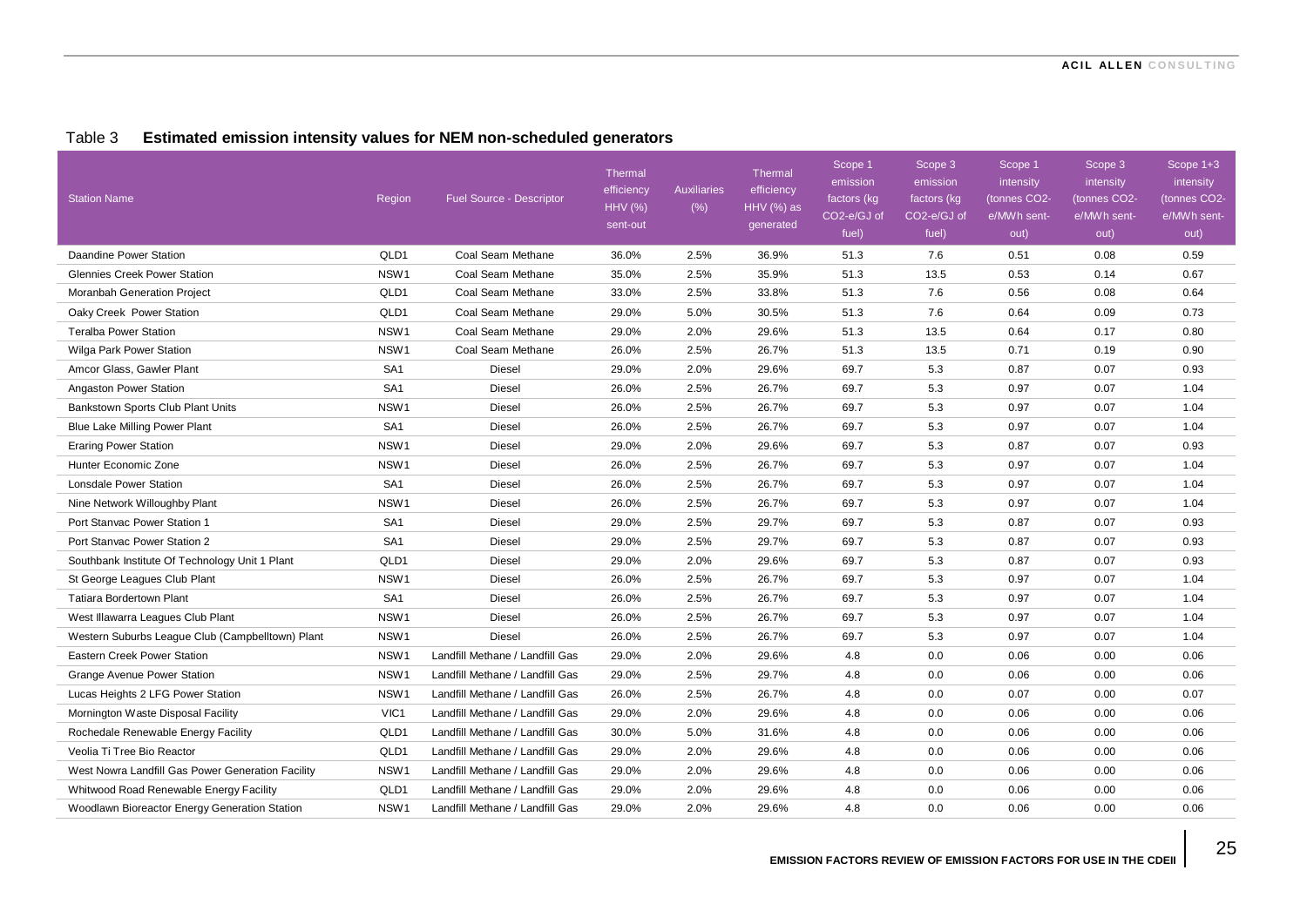| <b>Station Name</b>                               | Region           | <b>Fuel Source - Descriptor</b> | <b>Thermal</b><br>efficiency<br>HHV (%)<br>sent-out | <b>Auxiliaries</b><br>(% ) | <b>Thermal</b><br>efficiency<br>HHV (%) as<br>generated | Scope 1<br>emission<br>factors (kg<br>CO2-e/GJ of<br>fuel) | Scope 3<br>emission<br>factors (kg<br>CO2-e/GJ of<br>fuel) | Scope 1<br>intensity<br>(tonnes CO2-<br>e/MWh sent-<br>out) | Scope 3<br>intensity<br>tonnes CO <sub>2</sub> -<br>e/MWh sent-<br>out) | Scope 1+3<br>intensity<br>(tonnes CO2-<br>e/MWh sent-<br>out) |
|---------------------------------------------------|------------------|---------------------------------|-----------------------------------------------------|----------------------------|---------------------------------------------------------|------------------------------------------------------------|------------------------------------------------------------|-------------------------------------------------------------|-------------------------------------------------------------------------|---------------------------------------------------------------|
| Wyndham Waste Disposal Facility                   | VIC1             | Landfill Methane / Landfill Gas | 35.0%                                               | 2.0%                       | 35.7%                                                   | 4.8                                                        | 0.0                                                        | 0.05                                                        | 0.00                                                                    | 0.05                                                          |
| <b>Ballarat Base Hospital Plant</b>               | VIC1             | <b>Natural Gas</b>              | 29.0%                                               | 2.0%                       | 29.6%                                                   | 51.3                                                       | 3.9                                                        | 0.64                                                        | 0.05                                                                    | 0.69                                                          |
| Shepparton Wastewater Treatment Facility          | VIC1             | Sewerage/Waste Water            | 29.0%                                               | 2.0%                       | 29.6%                                                   | 4.8                                                        | 0.0                                                        | 0.06                                                        | 0.00                                                                    | 0.06                                                          |
| <b>Tatura Biomass Generator</b>                   | VIC <sub>1</sub> | Sewerage/Waste Water            | 30.0%                                               | 5.0%                       | 31.6%                                                   | 4.8                                                        | 0.0                                                        | 0.06                                                        | 0.00                                                                    | 0.06                                                          |
| German Creek Power Station                        | QLD1             | Waste Coal Mine Gas             | 36.0%                                               | 3.0%                       | 37.1%                                                   | 55.6                                                       | 0.0                                                        | 0.56                                                        | 0.00                                                                    | 0.56                                                          |
| <b>Broken Hill Gas Turbines</b>                   | NSW <sub>1</sub> | <b>Diesel</b>                   | 29.0%                                               | 2.0%                       | 29.6%                                                   | 69.7                                                       | 5.3                                                        | 0.87                                                        | 0.07                                                                    | 0.93                                                          |
| Eastern Creek 2 Gas Utilisation Facility          | NSW1             | Landfill Methane / Landfill Gas | 29.0%                                               | 2.0%                       | 29.6%                                                   | 4.8                                                        | 0.0                                                        | 0.06                                                        | 0.00                                                                    | 0.06                                                          |
| <b>Remount Power Station</b>                      | TAS1             | Landfill Methane / Landfill Gas | 29.0%                                               | 2.0%                       | 29.6%                                                   | 4.8                                                        | 0.0                                                        | 0.06                                                        | 0.00                                                                    | 0.06                                                          |
| Longford Plant                                    | VIC1             | <b>Natural Gas</b>              | 29.0%                                               | 2.0%                       | 29.6%                                                   | 51.3                                                       | 3.9                                                        | 0.64                                                        | 0.05                                                                    | 0.69                                                          |
| <b>Tarong Power Station</b>                       | QLD1             | <b>Natural Gas</b>              | 29.0%                                               | 2.0%                       | 29.6%                                                   | 51.3                                                       | 7.6                                                        | 0.64                                                        | 0.09                                                                    | 0.73                                                          |
| Yarwun Power Station                              | QLD1             | <b>Natural Gas</b>              | 34.0%                                               | 2.0%                       | 34.7%                                                   | 51.3                                                       | 7.6                                                        | 0.54                                                        | 0.08                                                                    | 0.62                                                          |
| Brooklyn Landfill Gas Power Station               | VIC1             | Landfill Gas                    | 29.0%                                               | 2.0%                       | 29.6%                                                   | 4.8                                                        | 0.0                                                        | 0.06                                                        | 0.00                                                                    | 0.06                                                          |
| Claytons Landfill Gas Power Station               | VIC1             | Landfill Gas                    | 26.0%                                               | 2.5%                       | 26.7%                                                   | 4.8                                                        | 0.0                                                        | 0.07                                                        | 0.00                                                                    | 0.07                                                          |
| Appin Power Plant                                 | NSW <sub>1</sub> | Coal Seam Methane               | 26.0%                                               | 2.5%                       | 26.7%                                                   | 55.6                                                       | 13.5                                                       | 0.77                                                        | 0.19                                                                    | 0.96                                                          |
| Moranbah North Power Station                      | QLD1             | Coal Seam Methane               | 29.0%                                               | 2.0%                       | 29.6%                                                   | 55.6                                                       | 7.6                                                        | 0.69                                                        | 0.09                                                                    | 0.78                                                          |
| <b>Tower Power Plant</b>                          | NSW <sub>1</sub> | Coal Seam Methane               | 26.0%                                               | 2.5%                       | 26.7%                                                   | 55.6                                                       | 13.5                                                       | 0.77                                                        | 0.19                                                                    | 0.96                                                          |
| Awaba Power Station                               | NSW1             | Landfill Methane / Landfill Gas | 30.0%                                               | 5.0%                       | 31.6%                                                   | 4.8                                                        | 0.0                                                        | 0.06                                                        | 0.00                                                                    | 0.06                                                          |
| <b>Berwick Power Plant</b>                        | VIC1             | Landfill Methane / Landfill Gas | 26.0%                                               | 2.5%                       | 26.7%                                                   | 4.8                                                        | 0.0                                                        | 0.07                                                        | 0.00                                                                    | 0.07                                                          |
| <b>Broadmeadows Power Plant</b>                   | VIC1             | Landfill Methane / Landfill Gas | 26.0%                                               | 2.5%                       | 26.7%                                                   | 4.8                                                        | 0.0                                                        | 0.07                                                        | 0.00                                                                    | 0.07                                                          |
| Browns Plains Land Fill Gas Power Station         | QLD1             | Landfill Methane / Landfill Gas | 29.0%                                               | 2.0%                       | 29.6%                                                   | 4.8                                                        | 0.0                                                        | 0.06                                                        | 0.00                                                                    | 0.06                                                          |
| Corio Landfill Gas Power Station                  | VIC1             | Landfill Methane / Landfill Gas | 29.0%                                               | 2.0%                       | 29.6%                                                   | 4.8                                                        | 0.0                                                        | 0.06                                                        | 0.00                                                                    | 0.06                                                          |
| Grange Avenue Landfill Gas Power Station          | NSW <sub>1</sub> | Landfill Methane / Landfill Gas | 29.0%                                               | 2.0%                       | 29.6%                                                   | 4.8                                                        | 0.0                                                        | 0.06                                                        | 0.00                                                                    | 0.06                                                          |
| Hallam Road Renewable Energy Facility             | VIC1             | Landfill Methane / Landfill Gas | 29.0%                                               | 2.0%                       | 29.6%                                                   | 4.8                                                        | 0.0                                                        | 0.06                                                        | 0.00                                                                    | 0.06                                                          |
| Highbury Landfill Gas Power Station Unit 1        | SA <sub>1</sub>  | Landfill Methane / Landfill Gas | 29.0%                                               | 2.0%                       | 29.6%                                                   | 4.8                                                        | 0.0                                                        | 0.06                                                        | 0.00                                                                    | 0.06                                                          |
| Jacks Gully Landfill Gas Power Station            | NSW <sub>1</sub> | Landfill Methane / Landfill Gas | 29.0%                                               | 2.0%                       | 29.6%                                                   | 4.8                                                        | 0.0                                                        | 0.06                                                        | 0.00                                                                    | 0.06                                                          |
| Pedler Creek Landfill Gas Power Station Units 1-3 | SA <sub>1</sub>  | Landfill Methane / Landfill Gas | 29.0%                                               | 2.0%                       | 29.6%                                                   | 4.8                                                        | 0.0                                                        | 0.06                                                        | 0.00                                                                    | 0.06                                                          |
| Springvale Landfill Gas Power Station             | VIC1             | Landfill Methane / Landfill Gas | 29.0%                                               | 2.0%                       | 29.6%                                                   | 4.8                                                        | 0.0                                                        | 0.06                                                        | 0.00                                                                    | 0.06                                                          |
| Tea Tree Gully Landfill Gas Power Station Unit 1  | SA <sub>1</sub>  | Landfill Methane / Landfill Gas | 29.0%                                               | 2.0%                       | 29.6%                                                   | 4.8                                                        | 0.0                                                        | 0.06                                                        | 0.00                                                                    | 0.06                                                          |
| Wingfield 1 Landfill Gas Power Station Units 1-4  | SA <sub>1</sub>  | Landfill Methane / Landfill Gas | 29.0%                                               | 2.0%                       | 29.6%                                                   | 4.8                                                        | 0.0                                                        | 0.06                                                        | 0.00                                                                    | 0.06                                                          |
| Wingfield 2 Landfill Gas Power Station Units 1-4  | SA <sub>1</sub>  | Landfill Methane / Landfill Gas | 29.0%                                               | 2.0%                       | 29.6%                                                   | 4.8                                                        | 0.0                                                        | 0.06                                                        | 0.00                                                                    | 0.06                                                          |
| <b>Wollert Renewable Energy Facility</b>          | VIC1             | Landfill Methane / Landfill Gas | 29.0%                                               | 2.0%                       | 29.6%                                                   | 4.8                                                        | 0.0                                                        | 0.06                                                        | 0.00                                                                    | 0.06                                                          |
| <b>Taralgon Network Support Station</b>           | VIC <sub>1</sub> | <b>Natural Gas</b>              | 29.0%                                               | 2.0%                       | 29.6%                                                   | 51.3                                                       | 3.9                                                        | 0.64                                                        | 0.05                                                                    | 0.69                                                          |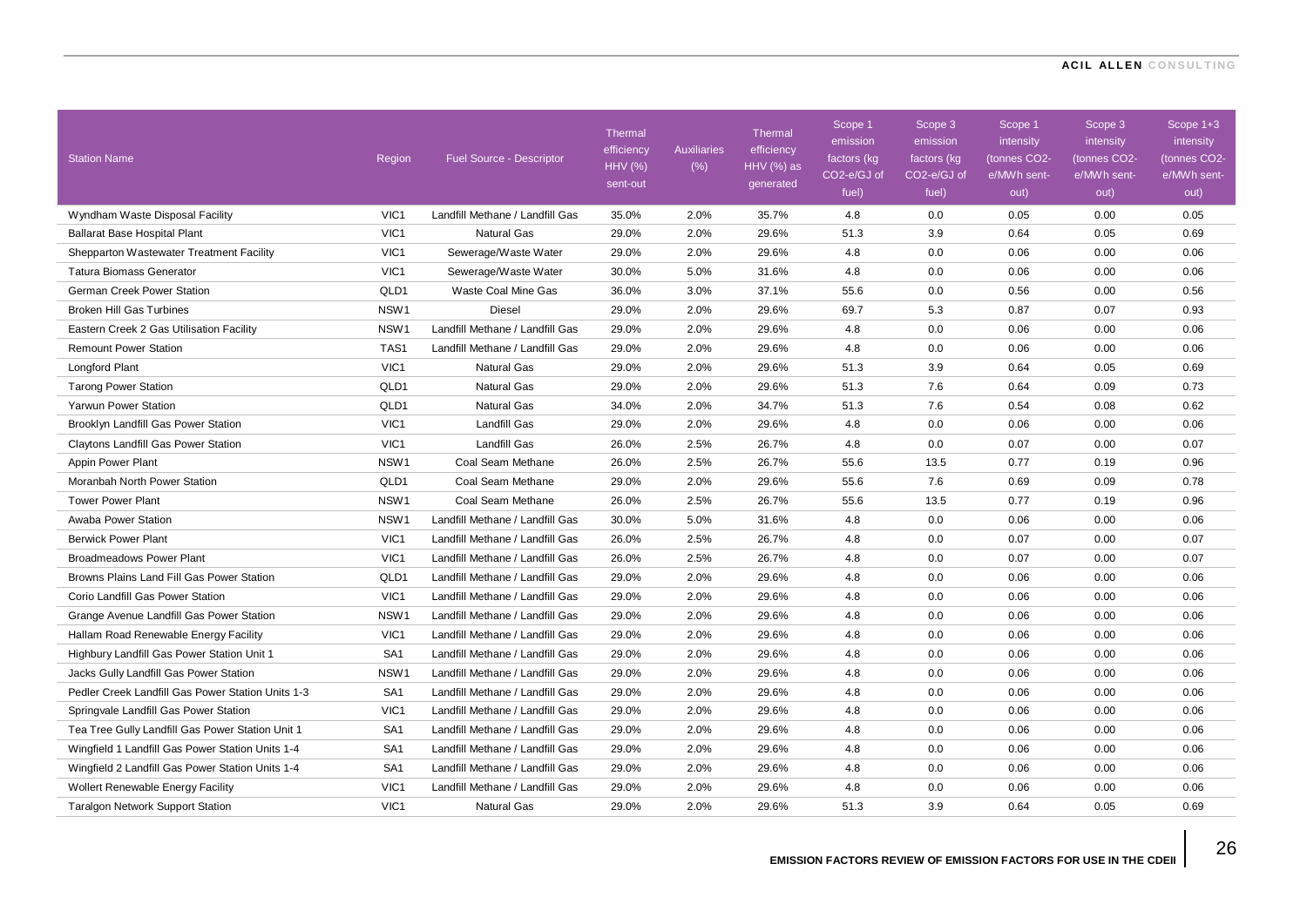| <b>Station Name</b>                         | Region           | <b>Fuel Source - Descriptor</b> | <b>Thermal</b><br>efficiency<br>HHV (%)<br>sent-out | <b>Auxiliaries</b><br>(% ) | Thermal<br>efficiency<br><b>HHV</b> (%) as<br>generated | Scope 1<br>emission<br>factors (kg<br>CO2-e/GJ of<br>fuel) | Scope 3<br>emission<br>factors (kg<br>CO2-e/GJ of<br>fuel) | Scope 1<br>intensity<br>(tonnes CO2-<br>e/MWh sent-<br>out) | Scope 3<br>intensity<br>(tonnes CO2-<br>e/MWh sent-<br>out) | Scope 1+3<br>intensity<br>(tonnes CO2-<br>e/MWh sent-<br>out) |
|---------------------------------------------|------------------|---------------------------------|-----------------------------------------------------|----------------------------|---------------------------------------------------------|------------------------------------------------------------|------------------------------------------------------------|-------------------------------------------------------------|-------------------------------------------------------------|---------------------------------------------------------------|
| Broadwater Power Station Units 1 and 2      | NSW <sub>1</sub> | Bagasse                         | 30.0%                                               | 5.0%                       | 31.6%                                                   | 1.5                                                        | 0.0                                                        | 0.02                                                        | 0.00                                                        | 0.02                                                          |
| Condong Power Station Unit 1                | NSW <sub>1</sub> | Bagasse                         | 30.0%                                               | 5.0%                       | 31.6%                                                   | 1.5                                                        | 0.0                                                        | 0.02                                                        | 0.00                                                        | 0.02                                                          |
| Victoria Mill                               | QLD1             | Bagasse                         | 30.0%                                               | 5.0%                       | 31.6%                                                   | 1.5                                                        | 0.0                                                        | 0.02                                                        | 0.00                                                        | 0.02                                                          |
| Invicta Sugar Mill                          | QLD1             | Bagasse                         | 30.0%                                               | 5.0%                       | 31.6%                                                   | 1.5                                                        | 0.0                                                        | 0.02                                                        | 0.00                                                        | 0.02                                                          |
| ISIS Central Sugar Mill Co-generation Plant | QLD1             | Bagasse                         | 30.0%                                               | 5.0%                       | 31.6%                                                   | 1.5                                                        | 0.0                                                        | 0.02                                                        | 0.00                                                        | 0.02                                                          |
| Pioneer Sugar Mill                          | QLD1             | Bagasse                         | 30.0%                                               | 5.0%                       | 31.6%                                                   | 1.5                                                        | 0.0                                                        | 0.02                                                        | 0.00                                                        | 0.02                                                          |
| Racecourse Mill                             | QLD1             | Bagasse                         | 30.0%                                               | 5.0%                       | 31.6%                                                   | 1.5                                                        | 0.0                                                        | 0.02                                                        | 0.00                                                        | 0.02                                                          |
| Rocky Point Cogeneration Plant              | QLD1             | Bagasse                         | 30.0%                                               | 5.0%                       | 31.6%                                                   | 1.8                                                        | 0.0                                                        | 0.02                                                        | 0.00                                                        | 0.02                                                          |
| Roghan Road LFG Power Plant                 | QLD1             | Bagasse                         | 29.0%                                               | 2.0%                       | 29.6%                                                   | 1.5                                                        | 0.0                                                        | 0.02                                                        | 0.00                                                        | 0.02                                                          |
| Callide A Power Station                     | QLD1             | <b>Black Coal</b>               | 27.0%                                               | 7.0%                       | 29.0%                                                   | 95.0                                                       | 4.6                                                        | 1.27                                                        | 0.06                                                        | 1.33                                                          |
| Anglesea Power Station                      | VIC1             | <b>Brown Coal</b>               | 27.2%                                               | 10.0%                      | 30.2%                                                   | 92.0                                                       | 0.4                                                        | 1.22                                                        | 0.01                                                        | 1.22                                                          |
| Suncoast Gold Macadamias                    | QLD1             | Macadamia Nut Shells            | 30.0%                                               | 5.0%                       | 31.6%                                                   | 1.8                                                        | 0.0                                                        | 0.02                                                        | 0.00                                                        | 0.02                                                          |
| Midlands Power Station                      | TAS1             | Hydro                           | 100.0%                                              | 1.0%                       | 101.0%                                                  | 0.0                                                        | 0.0                                                        | 0.00                                                        | 0.00                                                        | 0.00                                                          |
| Banimboola Power Station                    | VIC1             | Water                           | 100.0%                                              | 1.0%                       | 101.0%                                                  | 0.0                                                        | 0.0                                                        | 0.00                                                        | 0.00                                                        | 0.00                                                          |
| Brown Mountain                              | NSW <sub>1</sub> | Water                           | 100.0%                                              | 1.0%                       | 101.0%                                                  | 0.0                                                        | 0.0                                                        | 0.00                                                        | 0.00                                                        | 0.00                                                          |
| Burrendong Hydro Power Station              | NSW1             | Water                           | 100.0%                                              | 1.0%                       | 101.0%                                                  | 0.0                                                        | 0.0                                                        | 0.00                                                        | 0.00                                                        | 0.00                                                          |
| <b>Burrinjuck Power Station</b>             | NSW1             | Water                           | 100.0%                                              | 1.0%                       | 101.0%                                                  | 0.0                                                        | 0.0                                                        | 0.00                                                        | 0.00                                                        | 0.00                                                          |
| <b>Butlers Gorge Power Station</b>          | TAS1             | Water                           | 100.0%                                              | 1.0%                       | 101.0%                                                  | 0.0                                                        | 0.0                                                        | 0.00                                                        | 0.00                                                        | 0.00                                                          |
| <b>Clover Power Station</b>                 | VIC1             | Water                           | 100.0%                                              | 1.0%                       | 101.0%                                                  | 0.0                                                        | 0.0                                                        | 0.00                                                        | 0.00                                                        | 0.00                                                          |
| <b>Cluny Power Station</b>                  | TAS1             | Water                           | 100.0%                                              | 1.0%                       | 101.0%                                                  | 0.0                                                        | 0.0                                                        | 0.00                                                        | 0.00                                                        | 0.00                                                          |
| Copeton Hydro Power Station                 | NSW1             | Water                           | 100.0%                                              | 1.0%                       | 101.0%                                                  | 0.0                                                        | 0.0                                                        | 0.00                                                        | 0.00                                                        | 0.00                                                          |
| Glenbawn Hydro Power Station                | NSW1             | Water                           | 100.0%                                              | 1.0%                       | 101.0%                                                  | 0.0                                                        | 0.0                                                        | 0.00                                                        | 0.00                                                        | 0.00                                                          |
| Jindabyne Small Hydro Power Station         | NSW <sub>1</sub> | Water                           | 100.0%                                              | 1.0%                       | 101.0%                                                  | 0.0                                                        | 0.0                                                        | 0.00                                                        | 0.00                                                        | 0.00                                                          |
| Jounama Small Hydro Power Station           | NSW1             | Water                           | 100.0%                                              | 1.0%                       | 101.0%                                                  | 0.0                                                        | 0.0                                                        | 0.00                                                        | 0.00                                                        | 0.00                                                          |
| <b>Keepit Power Station</b>                 | NSW <sub>1</sub> | Water                           | 100.0%                                              | 1.0%                       | 101.0%                                                  | 0.0                                                        | 0.0                                                        | 0.00                                                        | 0.00                                                        | 0.00                                                          |
| Paloona Power Station                       | TAS1             | Water                           | 100.0%                                              | 1.0%                       | 101.0%                                                  | 0.0                                                        | 0.0                                                        | 0.00                                                        | 0.00                                                        | 0.00                                                          |
| Pindari Hydro Power Station                 | NSW <sub>1</sub> | Water                           | 100.0%                                              | 1.0%                       | 101.0%                                                  | 0.0                                                        | 0.0                                                        | 0.00                                                        | 0.00                                                        | 0.00                                                          |
| <b>Repulse Power Station</b>                | TAS1             | Water                           | 100.0%                                              | 1.0%                       | 101.0%                                                  | 0.0                                                        | 0.0                                                        | 0.00                                                        | 0.00                                                        | 0.00                                                          |
| <b>Rowallan Power Station</b>               | TAS1             | Water                           | 100.0%                                              | 1.0%                       | 101.0%                                                  | 0.0                                                        | 0.0                                                        | 0.00                                                        | 0.00                                                        | 0.00                                                          |
| <b>Rubicon Mountain Streams Station</b>     | VIC1             | Water                           | 100.0%                                              | 1.0%                       | 101.0%                                                  | 0.0                                                        | 0.0                                                        | 0.00                                                        | 0.00                                                        | 0.00                                                          |
| South East Water - Hallam Hydro Plant       | VIC1             | Water                           | 100.0%                                              | 1.0%                       | 101.0%                                                  | 0.0                                                        | 0.0                                                        | 0.00                                                        | 0.00                                                        | 0.00                                                          |
| Terminal Storage Mini Hydro Power Station   | SA <sub>1</sub>  | Water                           | 100.0%                                              | 1.0%                       | 101.0%                                                  | 0.0                                                        | 0.0                                                        | 0.00                                                        | 0.00                                                        | 0.00                                                          |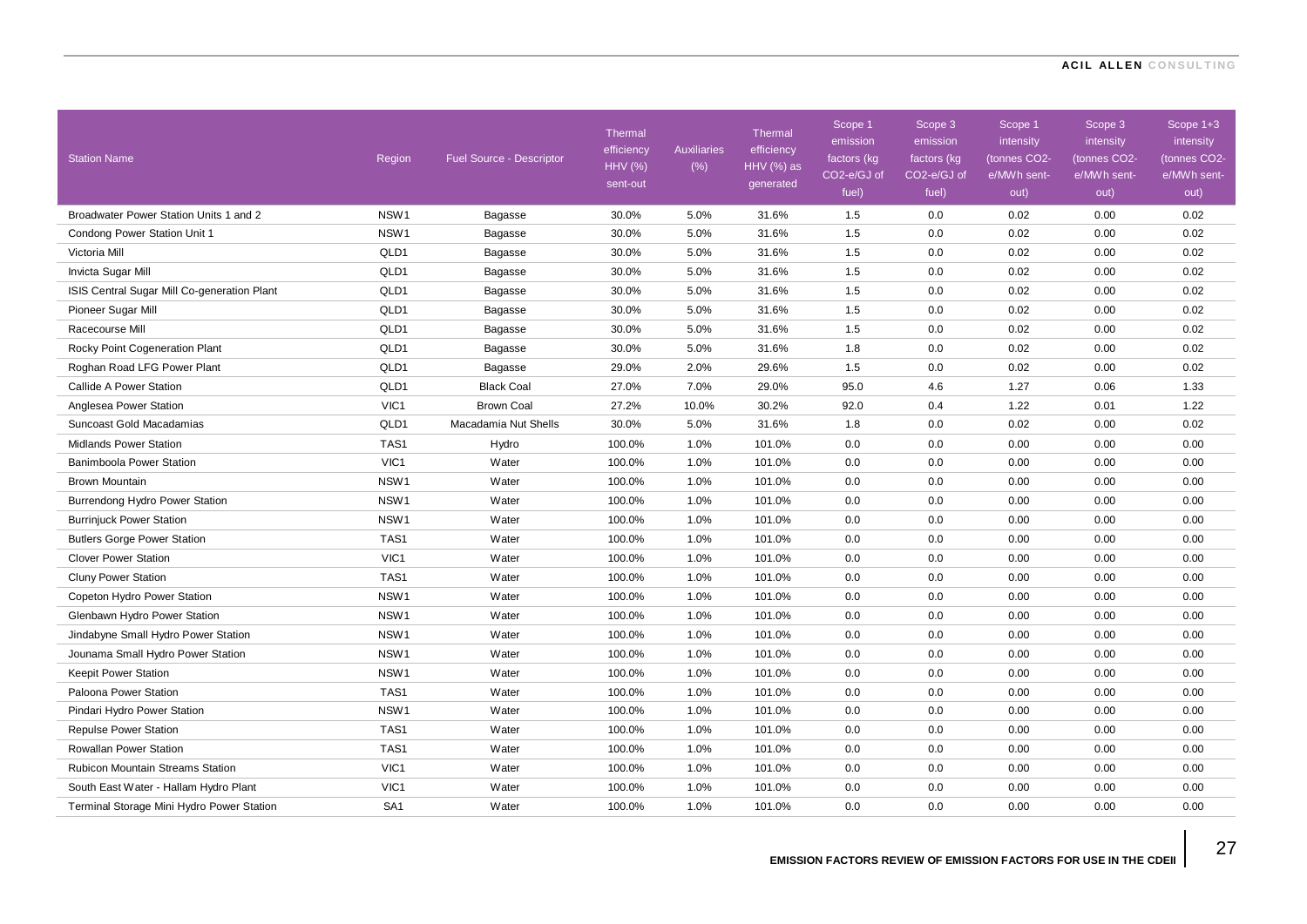28

| <b>Station Name</b>                            | Region           | <b>Fuel Source - Descriptor</b> | Thermal<br>efficiency<br><b>HHV (%)</b><br>sent-out | <b>Auxiliaries</b><br>$(\%)$ | <b>Thermal</b><br>efficiency<br>HHV (%) as<br>generated | Scope 1<br>emission<br>factors (kg<br>CO2-e/GJ of<br>fuel) | Scope 3<br>emission<br>factors (kg<br>CO2-e/GJ of<br>fuel) | Scope 1<br>intensity<br>(tonnes CO2-<br>e/MWh sent-<br>out) | Scope 3<br>intensity<br>(tonnes CO2-<br>e/MWh sent-<br>out) | Scope 1+3<br>intensity<br>(tonnes CO2-<br>e/MWh sent-<br>out) |
|------------------------------------------------|------------------|---------------------------------|-----------------------------------------------------|------------------------------|---------------------------------------------------------|------------------------------------------------------------|------------------------------------------------------------|-------------------------------------------------------------|-------------------------------------------------------------|---------------------------------------------------------------|
| Wyangala A Power Station                       | NSW <sub>1</sub> | Water                           | 100.0%                                              | 1.0%                         | 101.0%                                                  | 0.0                                                        | 0.0                                                        | 0.00                                                        | 0.00                                                        | 0.00                                                          |
| Wyangala B Power Station                       | NSW1             | Water                           | 100.0%                                              | 1.0%                         | 101.0%                                                  | 0.0                                                        | 0.0                                                        | 0.00                                                        | 0.00                                                        | 0.00                                                          |
| Yarrawonga Hydro Power Station                 | VIC1             | Water                           | 100.0%                                              | 1.0%                         | 101.0%                                                  | 0.0                                                        | 0.0                                                        | 0.00                                                        | 0.00                                                        | 0.00                                                          |
| Capital East Solar Farm                        | NSW1             | Solar PV                        | 100.0%                                              | 1.0%                         | 101.0%                                                  | 0.0                                                        | 0.0                                                        | 0.00                                                        | 0.00                                                        | 0.00                                                          |
| Eildon Pondage Hydro Power Station             | VIC <sub>1</sub> | Water                           | 100.0%                                              | 1.0%                         | 101.0%                                                  | 0.0                                                        | 0.0                                                        | 0.00                                                        | 0.00                                                        | 0.00                                                          |
| Glenmaggie Hydro Power Station                 | VIC1             | Water                           | 100.0%                                              | 1.0%                         | 101.0%                                                  | 0.0                                                        | 0.0                                                        | 0.00                                                        | 0.00                                                        | 0.00                                                          |
| Kareeya Power Station                          | QLD1             | Water                           | 100.0%                                              | 1.0%                         | 101.0%                                                  | 0.0                                                        | 0.0                                                        | 0.00                                                        | 0.00                                                        | 0.00                                                          |
| The Drop Hydro Unit 1                          | NSW1             | Water                           | 100.0%                                              | 1.0%                         | 101.0%                                                  | 0.0                                                        | 0.0                                                        | 0.00                                                        | 0.00                                                        | 0.00                                                          |
| William Hovell Hydro Power Station             | VIC1             | Water                           | 100.0%                                              | 1.0%                         | 101.0%                                                  | 0.0                                                        | 0.0                                                        | 0.00                                                        | 0.00                                                        | 0.00                                                          |
| Wivenhoe Small Hydro                           | QLD1             | Water                           | 100.0%                                              | 1.0%                         | 101.0%                                                  | 0.0                                                        | 0.0                                                        | 0.00                                                        | 0.00                                                        | 0.00                                                          |
| Canunda Wind Farm                              | SA <sub>1</sub>  | Wind                            | 100.0%                                              | 0.0%                         | 100.0%                                                  | 0.0                                                        | 0.0                                                        | 0.00                                                        | 0.00                                                        | 0.00                                                          |
| Capital Wind Farm                              | NSW <sub>1</sub> | Wind                            | 100.0%                                              | 0.0%                         | 100.0%                                                  | 0.0                                                        | 0.0                                                        | 0.00                                                        | 0.00                                                        | 0.00                                                          |
| Cathedral Rocks Wind Farm                      | SA <sub>1</sub>  | Wind                            | 100.0%                                              | 0.0%                         | 100.0%                                                  | 0.0                                                        | 0.0                                                        | 0.00                                                        | 0.00                                                        | 0.00                                                          |
| Challicum Hills Wind Farm                      | VIC1             | Wind                            | 100.0%                                              | 0.0%                         | 100.0%                                                  | 0.0                                                        | 0.0                                                        | 0.00                                                        | 0.00                                                        | 0.00                                                          |
| Codrington Wind Farm                           | VIC1             | Wind                            | 100.0%                                              | 0.0%                         | 100.0%                                                  | 0.0                                                        | 0.0                                                        | 0.00                                                        | 0.00                                                        | 0.00                                                          |
| Cullerin Range Wind Farm                       | NSW1             | Wind                            | 100.0%                                              | 0.0%                         | 100.0%                                                  | 0.0                                                        | 0.0                                                        | 0.00                                                        | 0.00                                                        | 0.00                                                          |
| Hepburn Wind Farm                              | VIC1             | Wind                            | 100.0%                                              | 0.0%                         | 100.0%                                                  | 0.0                                                        | 0.0                                                        | 0.00                                                        | 0.00                                                        | 0.00                                                          |
| Lake Bonney Wind Farm                          | SA <sub>1</sub>  | Wind                            | 100.0%                                              | 0.0%                         | 100.0%                                                  | 0.0                                                        | 0.0                                                        | 0.00                                                        | 0.00                                                        | 0.00                                                          |
| Mortons Lane Wind Farm                         | VIC <sub>1</sub> | Wind                            | 100.0%                                              | 0.0%                         | 100.0%                                                  | 0.0                                                        | 0.0                                                        | 0.00                                                        | 0.00                                                        | 0.00                                                          |
| Mt Millar Wind Farm                            | SA <sub>1</sub>  | Wind                            | 100.0%                                              | 0.0%                         | 100.0%                                                  | 0.0                                                        | 0.0                                                        | 0.00                                                        | 0.00                                                        | 0.00                                                          |
| Portland Wind Farm                             | VIC1             | Wind                            | 100.0%                                              | 0.0%                         | 100.0%                                                  | 0.0                                                        | 0.0                                                        | 0.00                                                        | 0.00                                                        | 0.00                                                          |
| Starfish Hill Wind Farm                        | SA <sub>1</sub>  | Wind                            | 100.0%                                              | 0.0%                         | 100.0%                                                  | 0.0                                                        | 0.0                                                        | 0.00                                                        | 0.00                                                        | 0.00                                                          |
| Toora Wind Farm                                | VIC1             | Wind                            | 100.0%                                              | 0.0%                         | 100.0%                                                  | 0.0                                                        | 0.0                                                        | 0.00                                                        | 0.00                                                        | 0.00                                                          |
| Wattle Point Wind Farm                         | SA <sub>1</sub>  | Wind                            | 100.0%                                              | 0.0%                         | 100.0%                                                  | 0.0                                                        | 0.0                                                        | 0.00                                                        | 0.00                                                        | 0.00                                                          |
| Waubra Wind Farm                               | VIC <sub>1</sub> | Wind                            | 100.0%                                              | 0.0%                         | 100.0%                                                  | 0.0                                                        | 0.0                                                        | 0.00                                                        | 0.00                                                        | 0.00                                                          |
| Windy Hill Wind Farm                           | QLD1             | Wind                            | 100.0%                                              | 0.0%                         | 100.0%                                                  | 0.0                                                        | 0.0                                                        | 0.00                                                        | 0.00                                                        | 0.00                                                          |
| Wonthaggi Wind Farm                            | VIC1             | Wind                            | 100.0%                                              | 0.0%                         | 100.0%                                                  | 0.0                                                        | 0.0                                                        | 0.00                                                        | 0.00                                                        | 0.00                                                          |
| Woolnorth Studland Bay / Bluff Point Wind Farm | TAS1             | Wind                            | 100.0%                                              | 0.0%                         | 100.0%                                                  | 0.0                                                        | 0.0                                                        | 0.00                                                        | 0.00                                                        | 0.00                                                          |
| Yambuk Wind Farm                               | VIC1             | Wind                            | 100.0%                                              | 0.0%                         | 100.0%                                                  | 0.0                                                        | 0.0                                                        | 0.00                                                        | 0.00                                                        | 0.00                                                          |
| Source: ACIL Allen analysis                    |                  |                                 |                                                     |                              |                                                         |                                                            |                                                            |                                                             |                                                             |                                                               |